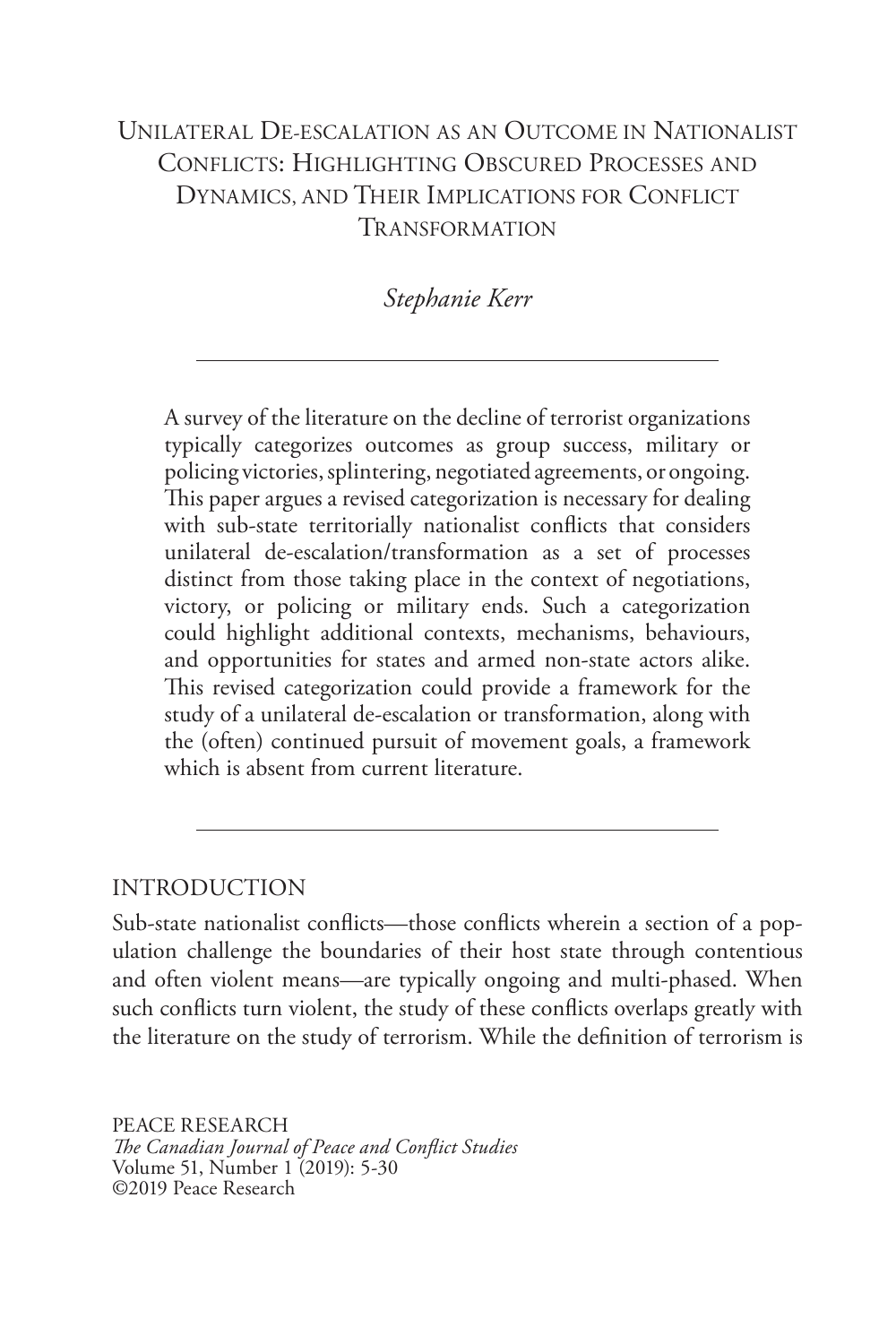contested, a survey of the literature on the decline of terrorist organizations typically categorizes outcomes as the group a) succeeding, b) failing (where the state manages military or policing victories, or the organization splinters), c) negotiating an agreement, or d) ongoing.1 Building on models of political opportunity structure, $^2$  this paper argues that the current categorization fails to capture important considerations in processes of de-escalation, and that unilateral de-escalation should be included as both an outcome for conflict, as well as a process of conflict transformation. Cases of unilateral de-escalation demonstrate process dynamics, as well as outcome characteristics, that are distinct from those experienced in conflicts that "end" in success, failure, or a bilaterally or multilaterally negotiated settlement. As it stands, such cases are typically categorized in the rump category of "ongoing" which serves as a catch all for those conflicts that do not easily fit into the existing categories. This can obscure the processes of de-escalation—and ultimately conflict transformation—that may occur as part of a unilateral de-escalation.

By removing the cases of unilateral de-escalation from the category of "ongoing" and setting them alongside existing categories, this new category would allow researchers to better identify and study the processes associated with various outcomes, and how these processes in turn impact prospects for long-term conflict transformation. A categorization that considers unilateral de-escalation as a set of processes distinct from those taking place in the context of negotiations, victory, or state policing or military ends is necessary, as such a categorization allows for the identification and study of different set of contexts, mechanisms, behaviours, and opportunities for states and armed non-state actors (ANSAs) alike. This revised categorization could provide a framework for the study of de-escalation, often including continued pursuit of movement goals and the potential impacts on conflict transformation, which is absent from current literature.

To briefly illustrate the potential cases such a recategorization could offer for study, consider Seth Jones and Martin Libicki's tabulation of the "outcomes" of ANSAs active between 1968 and 2008. Outcomes for terrorist organizations are categorized as achieving victory (success), succumbing to policing/military efforts or splintering (failure), ending following a negotiated political settlement, or as being ongoing/uncategorized. Policing was found to be the most common "end" for smaller terrorist organizations, while conversion to unarmed politics was the most common for organizations with peak memberships over 1,000.<sup>3</sup> When their data is re-tabulated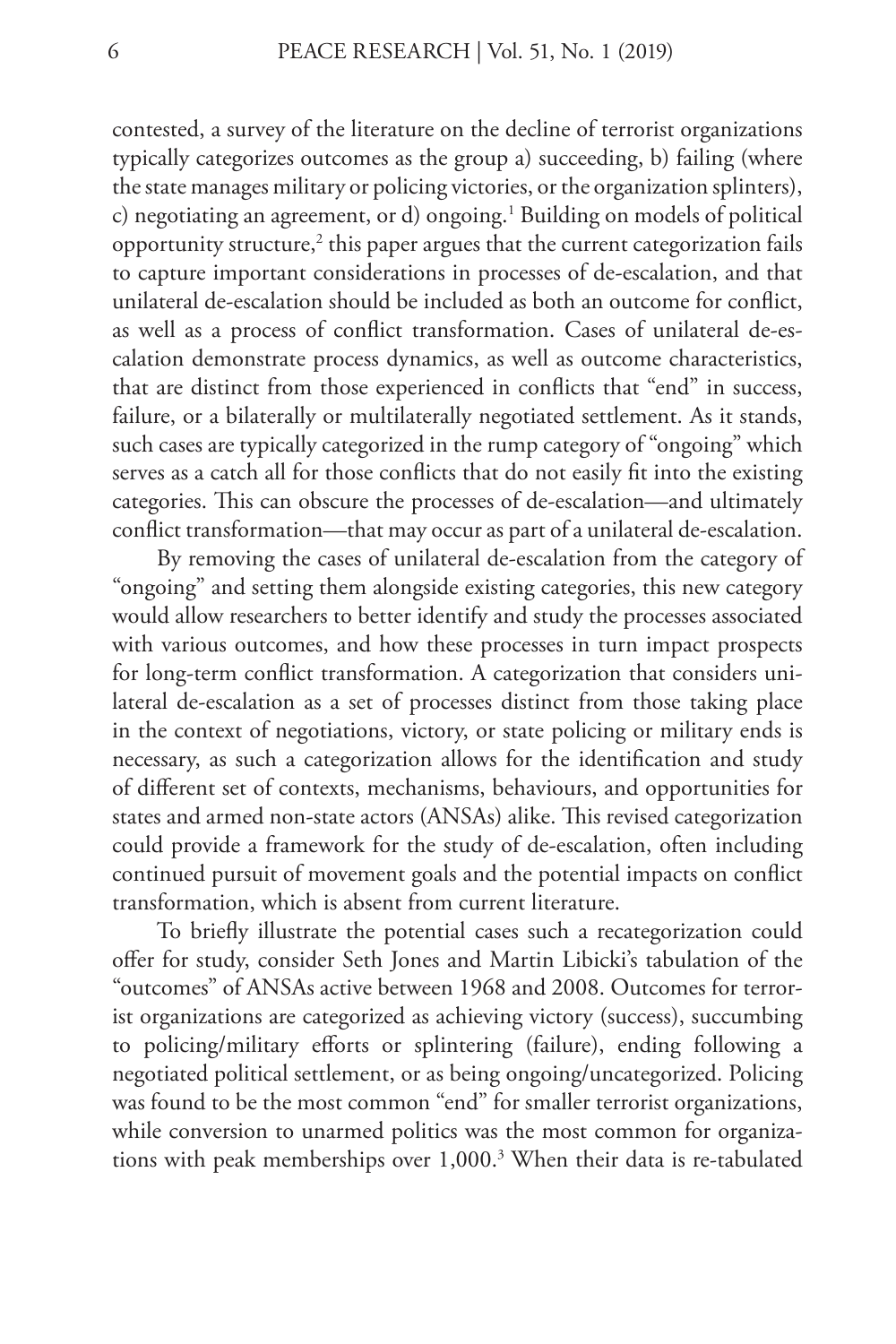to focus on ANSAs with competing nationalist aspirations at their stated motivations, a different emphasis in outcomes can be seen. For instance, of 230 identifiable organizations, approximately 62% of ANSAs have an ambiguous fate, either with one iteration of the organization splintering, or no "end" cause listed.<sup>4</sup> This ambiguous ending in no way differentiates organizations that still actively pursue their goals through armed means, those that have petered out, and those that have de-escalated unilaterally. The range of options within the remaining category is broad, with widely different mechanisms and implications, thus representing a more diverse reality than the original classification implies.

To better explore this category, this paper first provides an overview of the types of outcomes defined in the literature. Second, using the conflict in Northern Ireland and in the Basque Country as illustrative examples, it undertakes an overview of theories conceptualizing "outcomes" and highlights the potential implications for conflict transformation of the current absence of unilateral de-escalation as a potential outcome. Finally, the article explores the prospective implications of the expanded categorization, highlighting avenues for future research as well as addressing potential limitations.

## DEFINING OUTCOMES

In order to demonstrate how the category of unilateral de-escalation could be of use to the study of conflict transformation, what is meant by "outcome" must first be established. The notion of an "outcome" is itself misleading as often, in speaking of violent conflict, "outcome" is taken to imply a fixed ending—a victory, a settlement, etc. However, as Michael Keating points out "nationalist conflicts are a form of politics to be negotiated continually rather than a problem to be resolved once and for all, after which 'normal' politics can resume."5 Politics, at its most abstract, is about relationships, and the very word implies ongoing interaction of some sort. Accordingly, the outcome being examined is often "not a static outcome, but a dynamic process."6 If peace can be identified as the goal, then conflict transformation, and with it, peacebuilding, "is about seeking and sustaining processes of change; it is not exclusively, or even primarily about sustaining outcomes."7

While de-escalation of violent conflict is a step toward conflict transformation, the transformation of conflict should not assume the "end" or resolution of the conflict but, as the name implies, its transformation. This is particularly important for studying the role of nonviolent resistance and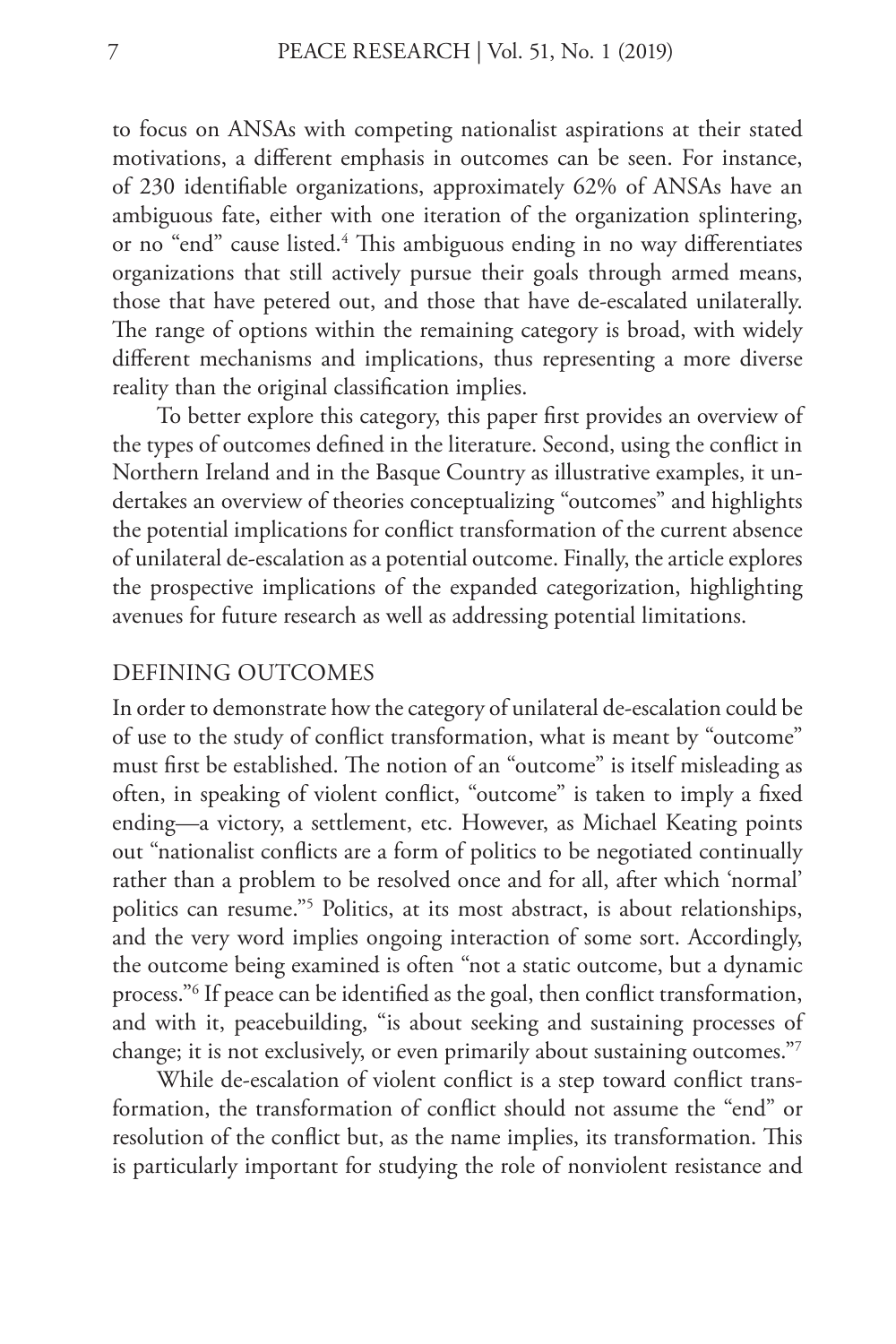the persistence and quality of post-violent conflict peace and stability. The absence of violence is not the same as the presence of peace—a stable peace is one "in which the probability of war [violent conflict] is so small that it does not really enter into the calculations of the people involved."8 Peace does not necessarily imply the absence of conflict, only the absence of violence in the interactions in that conflict.

Thus, recognising these processes as ones of sustained change is made more difficult when tied to discussions of movement "success" or "failure" that implies not only a stasis in outcome but a homogeneity in movement goals.9 These discussions assume that a single and unchanging goal or set of goals can be attributed to an entire movement over the duration of its engagement with its opposition. This assumption often does not reflect the reality of group dynamics as nationalist aspirations are not immune to re-imaginings: "shifts in the areas stateless nationalist movements seek as their nation-states occur as a by-product of politically competitive domestic environment in which these movements are embedded."10 Further, how success is understood may vary across participants, opponents and observers, and it may fail to account for the unintended consequences of movement claims.11 Accordingly, outcomes must be discussed, at least in part, less as fixed targets and more as ongoing processes.

However, much of the literature considers de-escalation as leading to the "end" of conflict, rather than seeing it as a transformation of strategy and tactics. There remains a significant gap in the literature with respect to the transition from violent conflict to nonviolent conflict.<sup>12</sup> Whereas the literature in conflict resolution tends to emphasize disengagement and demobilization (most often focused on the individual), the literature in international relations, as well as negotiation theory, tends to focus more on power asymmetries.<sup>13</sup> In addition to focusing primarily on behavioural disengagement rather than on broader organizational paths, the literature typically does not account for a transition to nonviolent means in the absence of a negotiated settlement. Arguably, a degree of this could be captured under "success," if success were defined so broadly as to be focused primarily on the creation of nonviolent avenues to pursue movement goals rather than on the goals themselves. However, this would be significantly misleading and simply shift the conceptualization problem to the category of success.

Additionally, the stark separation of negotiation potentially obscures the useful work of building relationships and encouraging flexibility and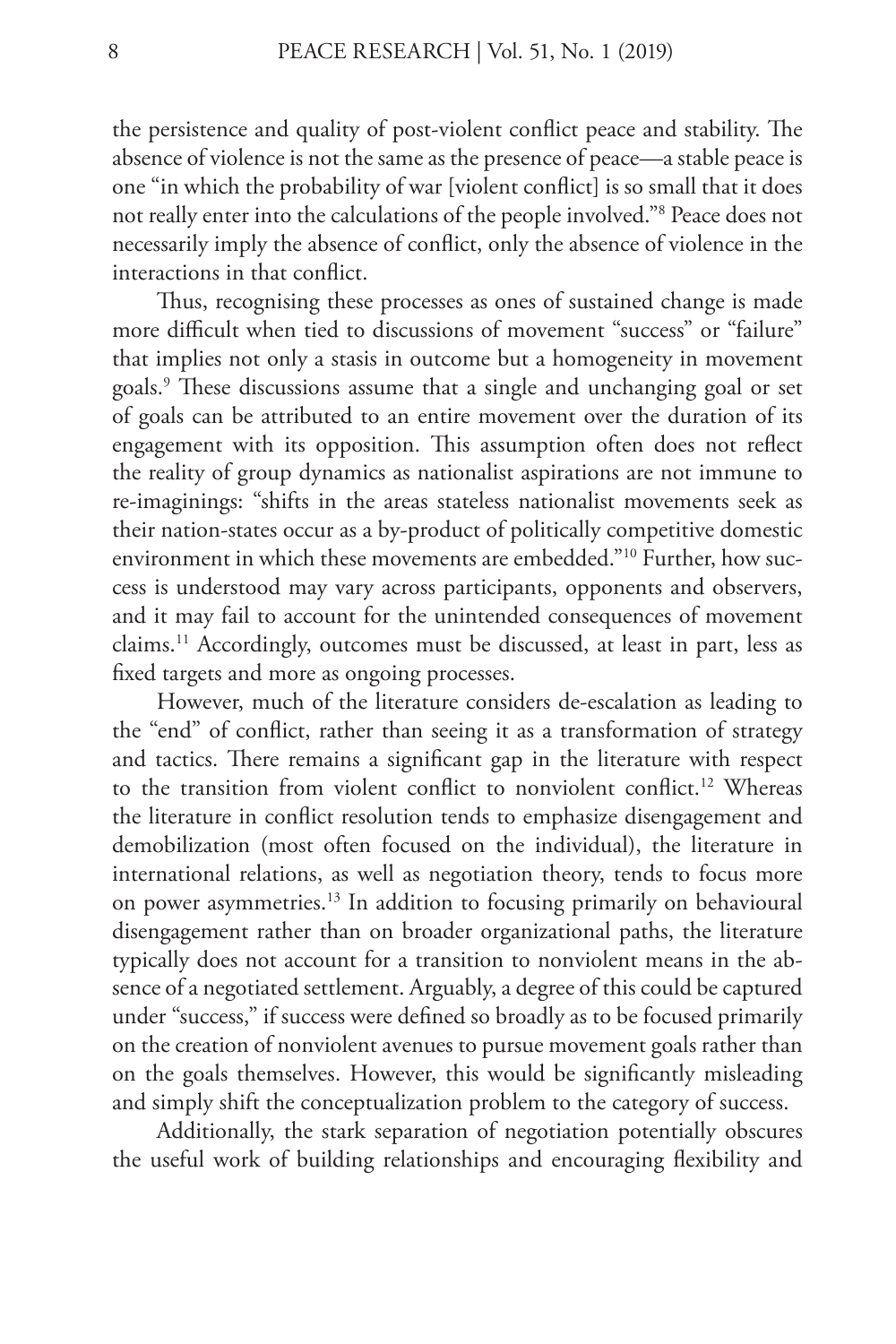moderation that often takes place in negotiation processes, regardless of whether the final product is successful or even agreed upon. Typically, the literature treats a lack of agreement in a negotiation either as a failed negotiation or a stepping stone to a later agreement.<sup>14</sup> While this contributes to our understanding of how and why conflicts can be managed and, ideally, brought to a close, it tells us little about what happens when negotiations fail but a de-escalation of violent conflict nonetheless takes place. This potentially unnecessarily limits the cases that may be considered as examples for study of de-escalation of violent conflict, as—though they are not mutually exclusive categories—there was no "victory" or "defeat" in any military or policing sense, nor was there a negotiated agreement.<sup>15</sup> A situation in which there was no "victory," "defeat," or a negotiated agreement, but the ANSA or broader movement in which it is embedded continues to pursue its goals in the absence of a violent conflict, is thus typically excluded from the data sets despite its potentially illuminating elements.

Sub-state nationalist conflicts provide particularly strong examples of multi-phased and multi-dimensional expressions of conflict. For instance, the existence of a sub-state nationalist group does not presuppose secessionist aspirations. Rather, Jaime Lluch highlights the existence of a variation of nationalist goals—often within the same state—and notes that "sub-state nationalists inhabit a 'moral polity' in which reciprocities are expected and notions of common weal and mutual accommodation are essential. The central state's perceived failure to meet these expectations is an important factor that contributes to the radicalization of nationalists' preferences."16 Within these varied preferences, contentious politics is not a given response: "collective action becomes contentious when it is used by people who lack regular access to representative institutions, who act in the name of new or unacceptable claims, and who behave in ways that fundamentally challenge others and their authorities."17 Accordingly, sub-state nationalist conflicts need be neither secessionist nor violent, but could be either or both, and these characteristics may shift over time—dynamics often not clearly captured in the outcome categories of success, failure, or negotiated settlement.

Nonviolent or unarmed protest and violent and armed protest share a number of commonalities: 1) both are forms of collective action; 2) both are used by organized groups rather than being spontaneous;<sup>18</sup> 3) both are non-institutional;19 4) as contentious politics, they both bypass or disregard those procedures of a political system designed for conflict resolution;<sup>20</sup> and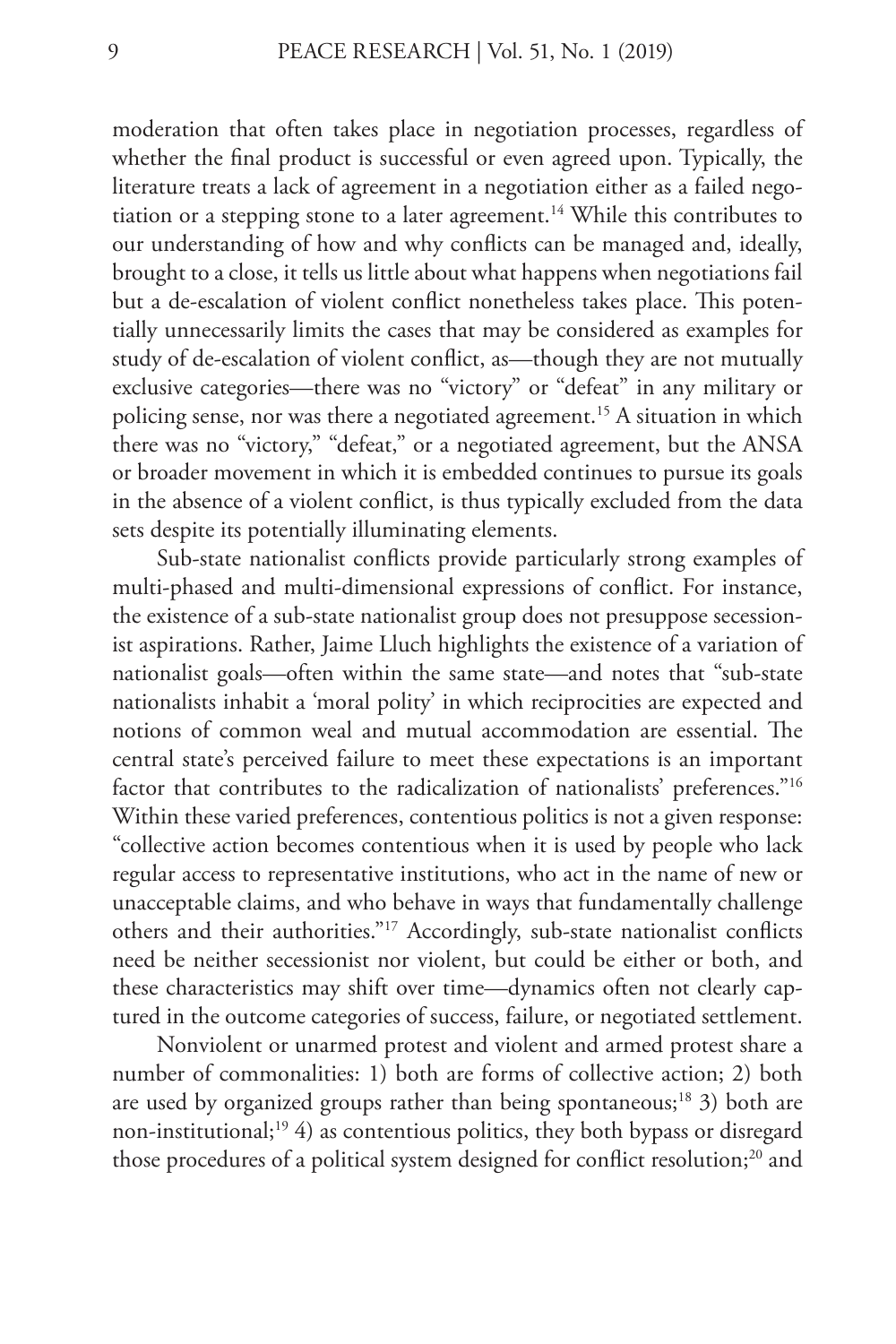5) both are coercive.<sup>21</sup> Given such commonalities, it stands to reason that nonviolent resistance and armed resistance are not necessarily mutually exclusive within the same movement. As Gay Seidman writes: "movements are not always exclusively and explicitly armed or unarmed—many are a combination of both."22 This is not surprising when one considers the often-political nature—and certainly militant framings—of the conflicts in which these organizations are active. Veronique Dudouet notes that militants often resent their primary characterization as "armed" as it fails to consider their unarmed activity. As one Irish Republican Army (IRA) militant described there was: "political armed struggle, and there was political non-armed struggle."24 Thus, attention must be paid to the often embedded nature of the armed organization in a broader social and political movement, as well as the dynamics between them, as part of a process that is wider than the "end" of terrorism and impacts the group within its contextualizing conflict.

The boundaries between armed and unarmed resistance can be fluid<sup>25</sup> with groups and organizations availing themselves of both tactics. All this is also affected by the potential for the double militancy membership of activists, a shift in tactics over time, and even the potential for the shift in the dominance of organizations within the broader movement. The complex nature and structure of these organizations and the movements in which they are often embedded, have significant implications for shaping de-escalation and post-violent conflict behaviour. Accordingly, a narrow focus on reprioritization of the ANSA away from armed tactics does not necessarily capture the dynamics of the process as a whole as it fails to account for the possibility that there may be multiple organizations and strategies at play. Nor does this narrow focus help account for any re-radicalization or return to armed conflict that may take place later on, as it largely depicts the conflict as "over."

This dynamism in strategy and organizational roles can also make the operationalization of outcomes—those already in use as well as that proposed—problematic. What is more, not all agreements stand the test of time; over one third of peace agreements signed after 1989 experienced a return to violence within five years.<sup>26</sup> While the data set is not specific to nationalist conflicts, some ideas can be gleaned from the literature on democratic consolidation and the implementation of settlements. After accounting for baseline risks, the risk of democratic breakdown in newly established democracies is initially low (honeymoon period) followed by a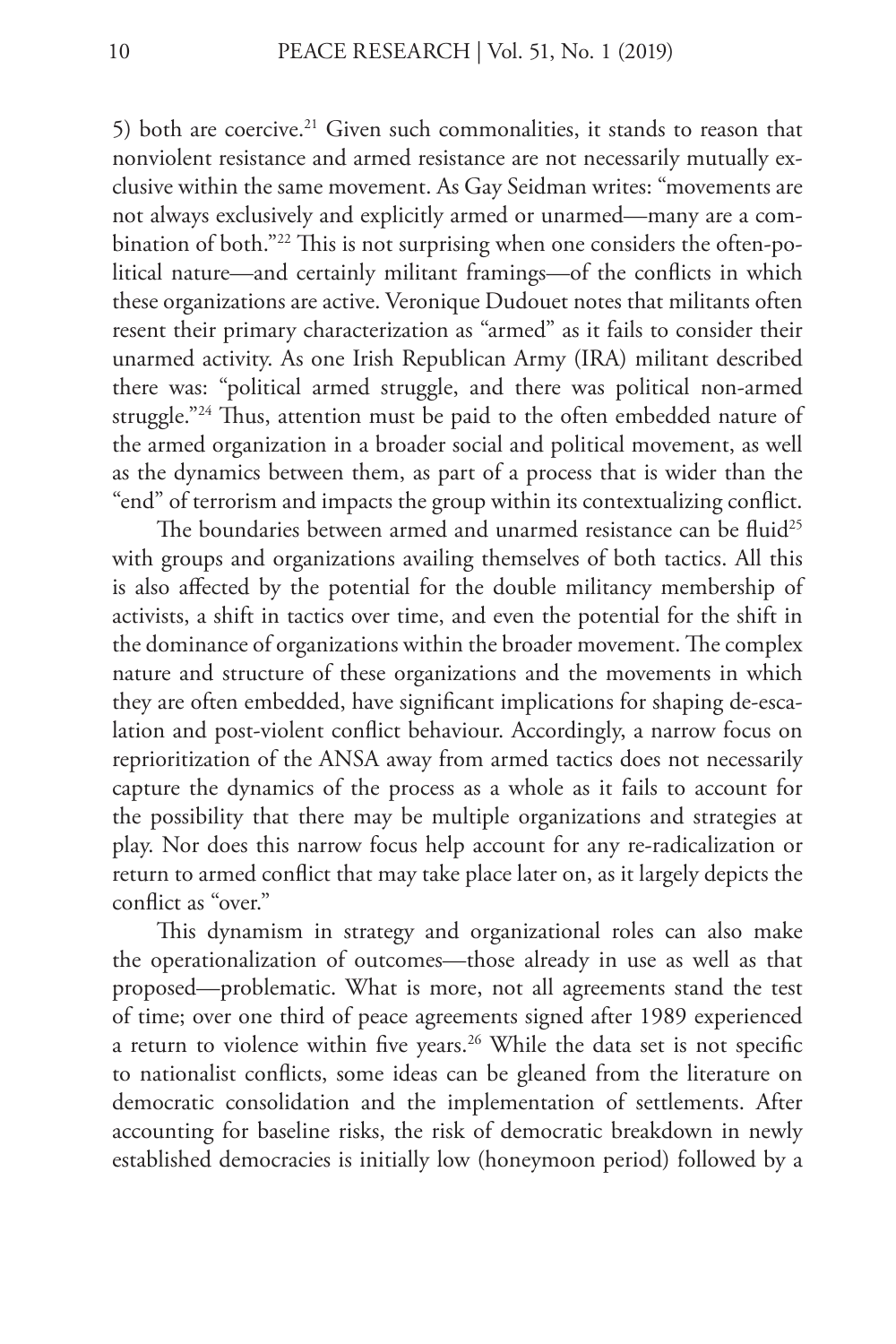sharp uptake at the time of the end of the first term wherein the democratic culture and structures are first "tested" by the post conflict election cycle, before steadily declining thereafter (consolidation).<sup>27</sup> While not perfectly analogous, there may be parallels in the stability of post-conflict structures and behaviours when there has not been an all-out regime change. This represents an important and telling avenue for future analysis. Thus, even negotiated agreements as an "outcome" may fall prey to the operationalization difficulty of trying to determine a "real" de-escalation from a temporary one—whether sincere or strategic. For instance, can a case be classified as an ANSA's unilateral de-escalation if it is an attempt to reduce pressure on the organization in order to regroup militarily? The same question could be asked in a negotiated settlement or in the case of a military or policing defeat—is the ANSA "defeated" once and for all, or will it be able to reform and continue as it had before? The proposed classification adjustment does not in itself address this operationalization problem. This dynamism is precisely what makes the study of de-escalation and conflict transformation, so difficult. Nor is it a question that can be easily solved with quantification. Rather, just as with the existing categories, the identification of cases of unilateral de-escalation requires thoughtful and thorough qualitative analysis that is based in the dynamics specific to the context.

## WHAT EXISTING CATEGORIES MISS

The existing categories obscure the occurrence of a transformation of conflict toward nonviolent means without the direct results of a negotiated agreement, success, or failure of the ANSA. Broadly, the literature denotes five potential trajectories for the de-escalation of ANSA's violent conflict: decapitation, success, failure, repression, negotiation, and reorientation to another form of violence,<sup>28</sup> while Jones and Libicki identify six outcomes: splintering, ongoing/unspecified, policing end, military end, negotiated agreement, or success.<sup>29</sup> In the case of sub-state nationalist conflicts, this categorization requires some specification as many of these trajectories may have ambiguous "ends." For instance, splintering does not necessarily mean the end of an organization or even the end of that iteration of the organization, nor does it necessarily mean the end of the conflict or the movement in which the organization is embedded.

Leonard Weinberg goes somewhat further, offering transformation as a category rather than the more limited "negotiated" ending. With the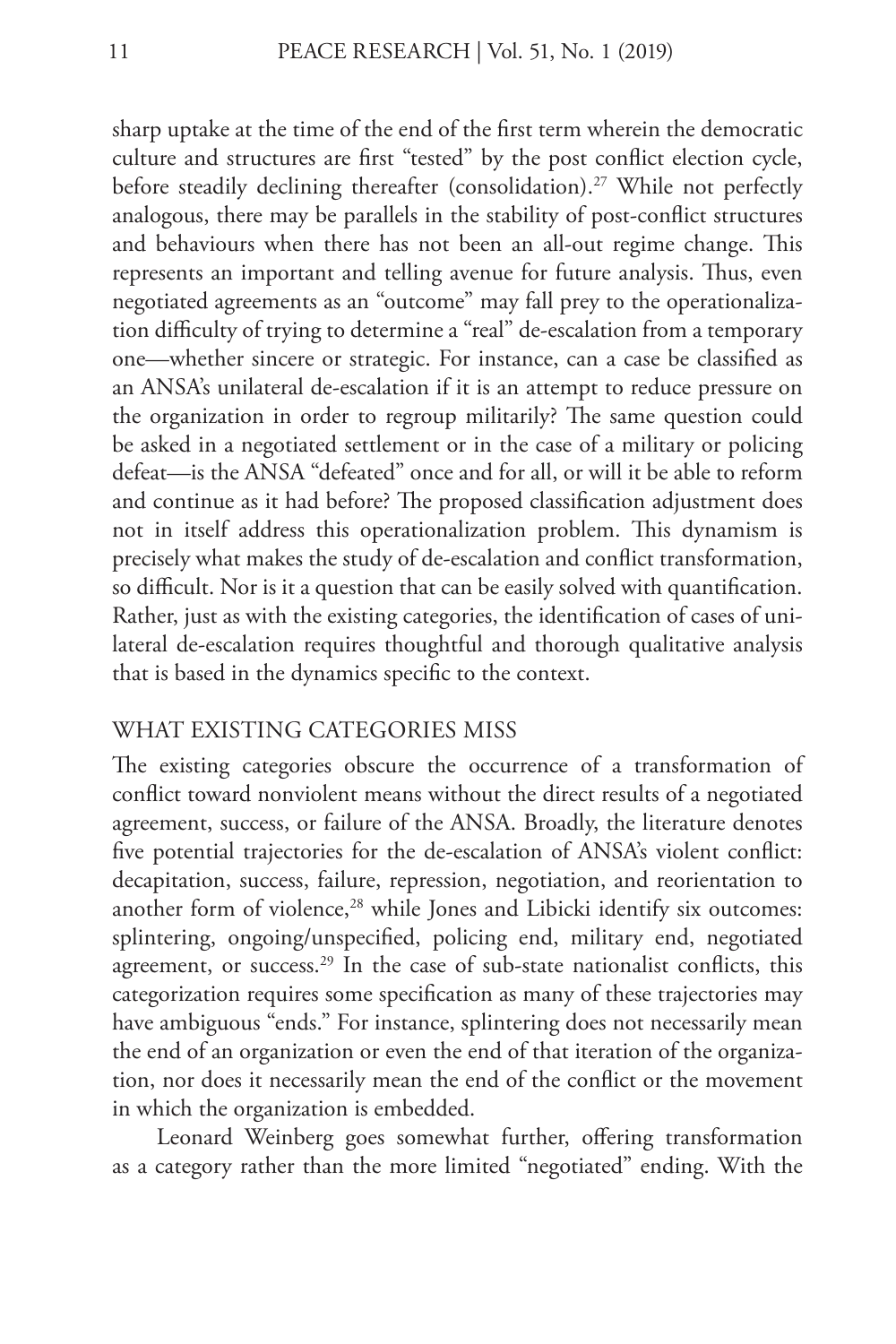categorization, he highlights the switch in organizational strategies from violent to nonviolent means.30 However, there is no clear distinction in the shape of such a transformation. Much of the literature on such transformation is in the context of an agreement. Accordingly, the focus here is to highlight the potential of ANSA-driven unilateral de-escalation in addition to the existing "outcomes" of a negotiated ending, typically state driven ANSA failure, or ANSA success. Thus, this paper proposes parsing the category of transformation into bilateral or multilateral de-escalation (in keeping with the existing literature) and the proposed new category of unilateral de-escalation.

The potential of this revised categorization can be demonstrated by looking at how three main groupings of outcomes in the literature which fail to capture the potential nuances of process, mechanisms, and cases, deal with the proposed category of unilateral de-escalation. Excluding the continuation of armed conflict, the existing outcome categories can be grouped as follows: a) ANSA success, b) a negotiated settlement, and c) ANSA defeat.

#### ANSA SUCCESS

To begin, identifying a case of unilateral de-escalation as ANSA success would not necessarily reflect the outcome, the processes which led to this outcome, or clearly outline the implications for conflict transformation of the case in question. Indeed, the idea of success of the ANSA has very different implications for the de-escalation of armed conflict and post-violent conflict stability, depending on the imagining of the ANSA victory.

Consider first, what is meant by "success." The scope and priorities of sub-state nationalist claims can and do change.<sup>31</sup> If the ANSA was directed toward secession and this is what was achieved, there would be different patterns and implications depending on whether this "victory" was achieved militarily or through a negotiated agreement—blurring the lines between the categories of "success" and "negotiated agreement." If this stated goal shifted over time, for instance to increased self-government—whether as a stepping stone to later independence or as a goal in and of itself—and a degree of self-governance was achieved, then by recognizing the shifting nature of goals, arguably, the ANSA may have achieved success. The difficulty in determining ANSA success is well demonstrated by the ambiguous nature of the Good Friday Agreement (GFA) in Northern Ireland. For many observers it represents a defeat of the IRA's maximalist goals, while for others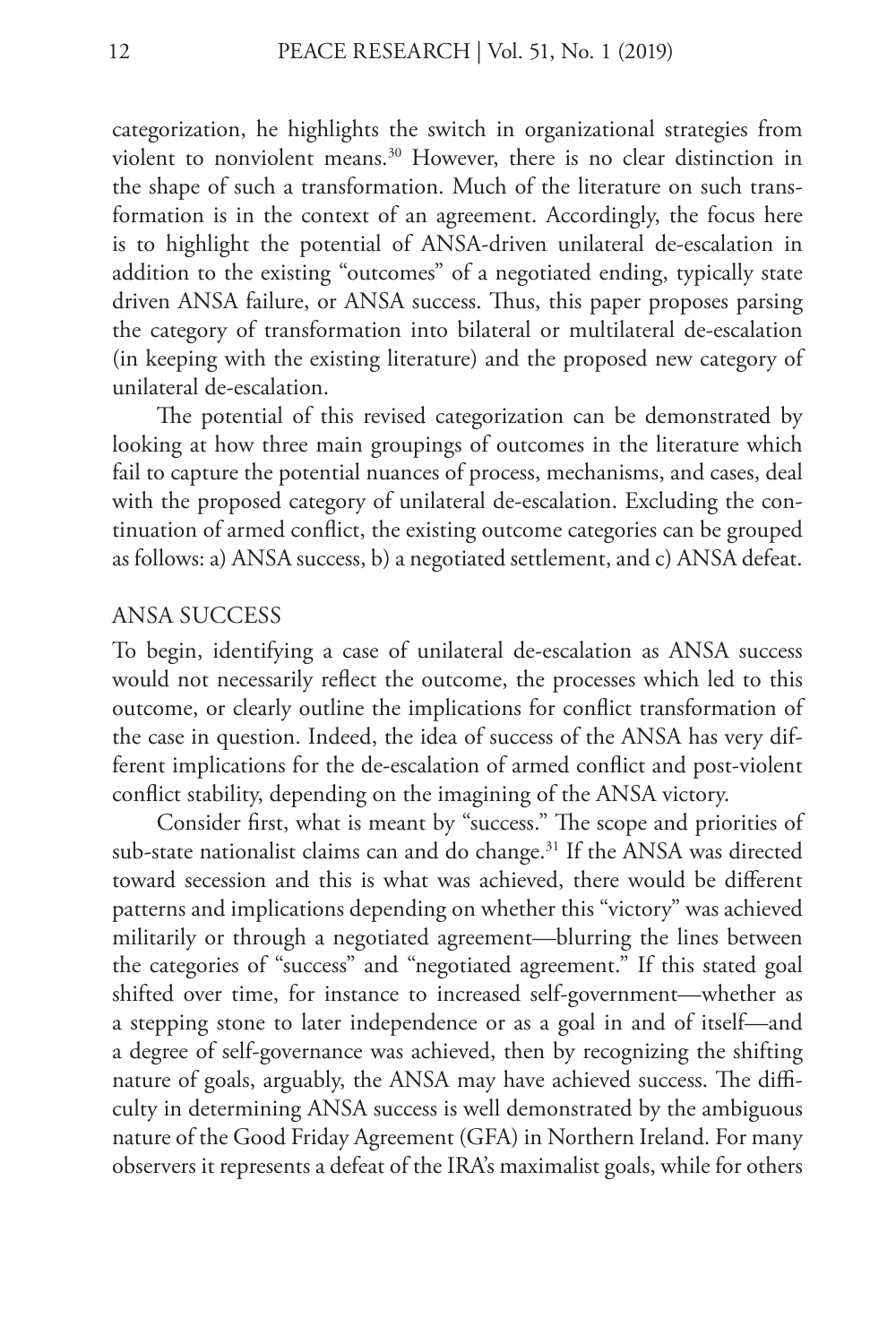the reforms in education, governance, and policing made in response to republican demands throughout the Troubles, and in response to the GFA, including allowing for a border poll, represent a victory for the IRA—particularly as the border poll provided them the legal means to achieve their ultimate goal.<sup>32</sup>

"Success" as an outcome thus differs from unilateral de-escalation in a number of ways. For one, in the case of success the now dominant position of the ANSA and/or it's political branch, awards it a degree of autonomy in its actions, as well as avenues for affecting change, that are highly unlikely to be available to the comparable organizations who remain within the state but have moved away from tactics of armed violence in the absence of victory or a comprehensive peace agreement (CPA). For those still within the state who have not achieved "success," they are still likely working within the same confines as their political and social organizations did throughout the armed conflict. This is a significant reversal of the power asymmetry not present in those conflicts that have experienced a de-escalation of violent conflict but not "success" as imagined as secession or a high degree of autonomy.

This is well demonstrated by the case of unilateral de-escalation of the paramilitary group Euskadi Ta Askatasuna (ETA) in the Basque Country. Though there have been significant advances towards movement goals, the move away from violence neither constitutes a "success" for ETA, nor an abandoning of broader movement goals. For example, in evaluating the success of the broader umbrella organization Basque National Liberation Movement (MLNV),<sup>33</sup> on the one hand, the Basque Country remains a part of Spain, with little indication that this might soon change. Objectively this represents a failure of the campaign. At the same time, Basque political and social interests have been very well served by the Statute of Autonomy of 1979, which saw the devolution of a significant degree of self-governance.<sup>34</sup> Parties favouring some degree of change to the constitutional status of the region have held between 50% and 80% of the vote in the regional elections since Spain's transition to democracy.<sup>35</sup> Thus, while an argument can be made that ETA, or even the broader MLNV, has failed to meet its primary goal, there is value in parsing short and long-term objectives.<sup>36</sup> While the larger goal remains unattained, the broader and more diffuse Basque Patriotic Left (IA) now has access to political and social institutions through which to affect change that it did not have at the time of its founding under the Franco dictatorship.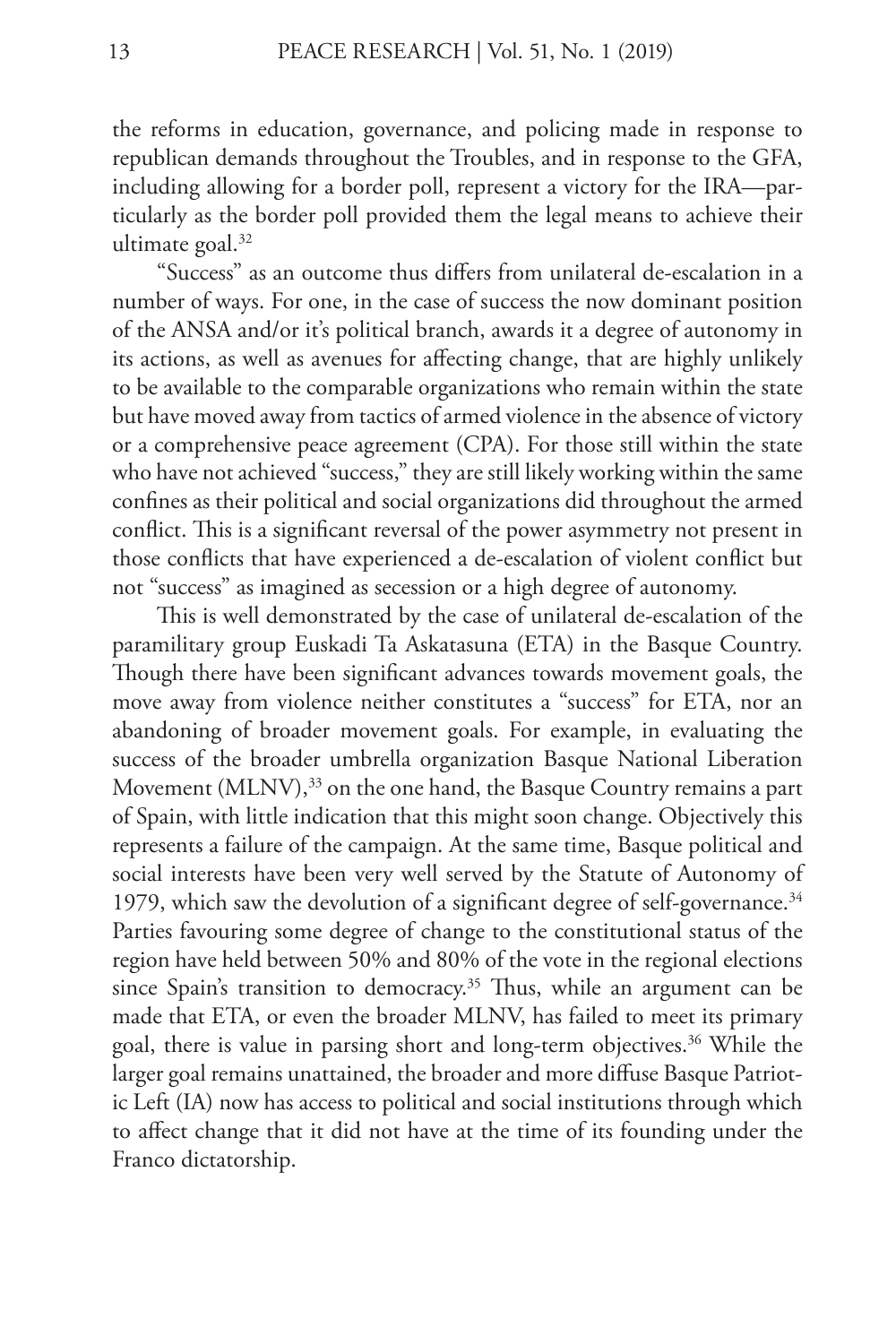However, the achievement of less maximalist goals (such as increased self-governance), does not in itself account for the transformation of the conflict in the region. Notably, while the means for pursuit of nationalist goals have changed, organizations of the IA and its supporters continue to pursue the movement's goals. The ability to pursue nationalist ambitions through nonviolent means undoubtedly contributed to the eventual transformation. However, given the more than 30-year lag in the move of ETA to the sidelines and the unchanged nature of the constitutionality of nationalist claims, the case of ETA does not fit comfortably into the outcome category of "success." Further, categorizing it as a success, even partial, would obscure the ongoing nature of the pursuit of IA goals through both institutional and contentious politics and the social, political, and strategic implications for both ANSAs and state actors.

## *A Negotiated Settlement*

The negotiation of an agreement, up to and including a CPA, was listed as the "end" to just over 10% of nationalistically motivated conflicts when peak membership exceeded 100, and just over 16% when peak membership exceeded 1000.<sup>37</sup> While this helps to explain how organizations de-escalate as part of a bilateral or multilateral process, and how they manage to maintain organizational relevance in a post-violent conflict situation, it nonetheless leaves unanswered the question of how movements continue to pursue their goals and address issues normally covered as part of a CPA when they opt to de-escalate in the absence of a negotiated framework. In particular, questions pertaining to political accommodations, institutional changes, prisoners, and demilitarization, demobilization, and reintegration (DDR), remain to be addressed. By highlighting the different shapes of the de-escalation, the way is left open to investigate how such issues are addressed and goals pursued, in the absence of a negotiated framework.

Important to such issues is the presence of social and/or political branches of ANSAs in negotiated agreements as this speaks to the potential for these groups to be involved in the construction of political and social realities in their respective regions. Whereas in the presence of negotiated settlements political accommodations such as power-sharing are an often mandated and integral element in achievement of an agreement, in the absence of such an agreement the potential for such accommodation is likely to be much reduced. A category that focuses on the unilateral de-escalation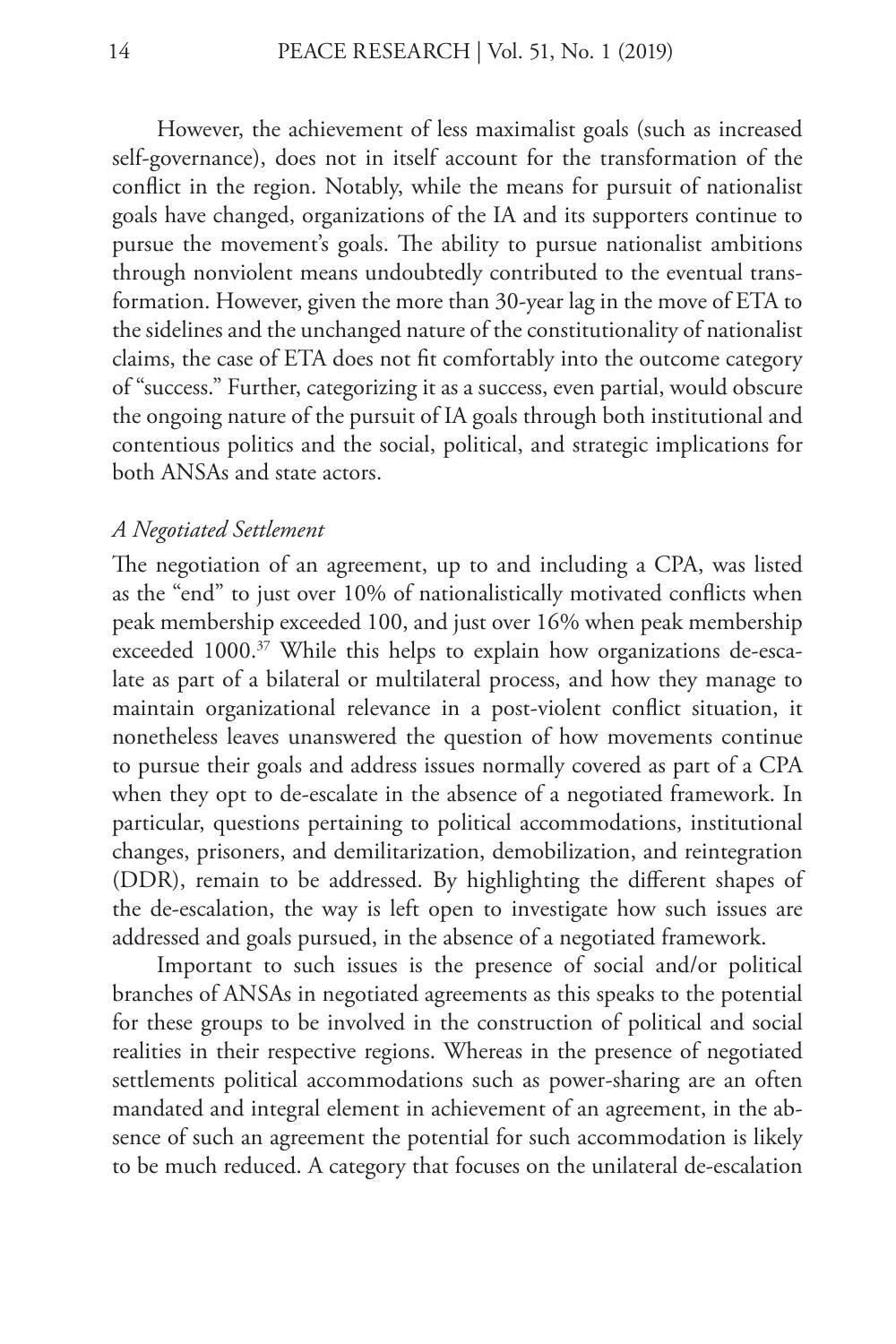of conflict allows the exploration of how and why these elements of the nationalist movement may seek to move toward political and social avenues in the absence of such accommodations and facilitation by a negotiated agreement and, critically, how this impacts the duration and quality of the post-violent conflict stability.

In the aftermath of de-escalation those ANSAs that have had greater success in transitioning to post-violent conflict politics are precisely those that maintained political and social organizations throughout the violent conflict. The presence of such organizations can facilitate a state's ability to interact with a sub-state nationalist movement by allowing the state to deal with a representative of the ANSA rather than the ANSA itself.<sup>38</sup> For instance, Sinn Féin, the political representative of militant republicanism and the Provisional IRA, was an integral actor in the GFA negotiations though important restrictions and caveats were placed upon its participation. In the absence of a negotiated de-escalation, these types of organizations may still be actively involved in both the unilateral de-escalation process, as well as attempts by the movement and its constituent organizations to continue the pursuit of movement objectives through nonviolent means, yet their role is not captured in the existing categories.

An additional element of a negotiated settlement that is markedly different from those conflicts that experience ANSA de-escalation in the absence of a settlement relates to the demobilization and trust building. Whether the result of the defeat of the ANSA or a negotiated end, DDR mechanisms "tend to rely on a distorted understanding of armed groups as purely military organizations, thereby overlooking the fact that many movements have a long history of non-military political struggle and structures."39 As both the policing/military end to conflict and the more ambiguous "un-ended" category do not necessarily imply a recognition of the political nature of the conflict, this can have significant repercussions for the effectiveness of DDR efforts and the long-term stability of the region.

For instance, Mahdav Joshi and Erik Melander found that between 1946 and 2005, only 45% of armed conflicts ended with a negotiated agreement. In evaluating the staying power of those agreements, they found that overall the successful implementation of reciprocated political accommodations (RPAs) was more effective in ensuring there was no recurrence of violence than was the presence of guarantors. These RPAs can serve to increase commitment and engagement to the de-escalation process, as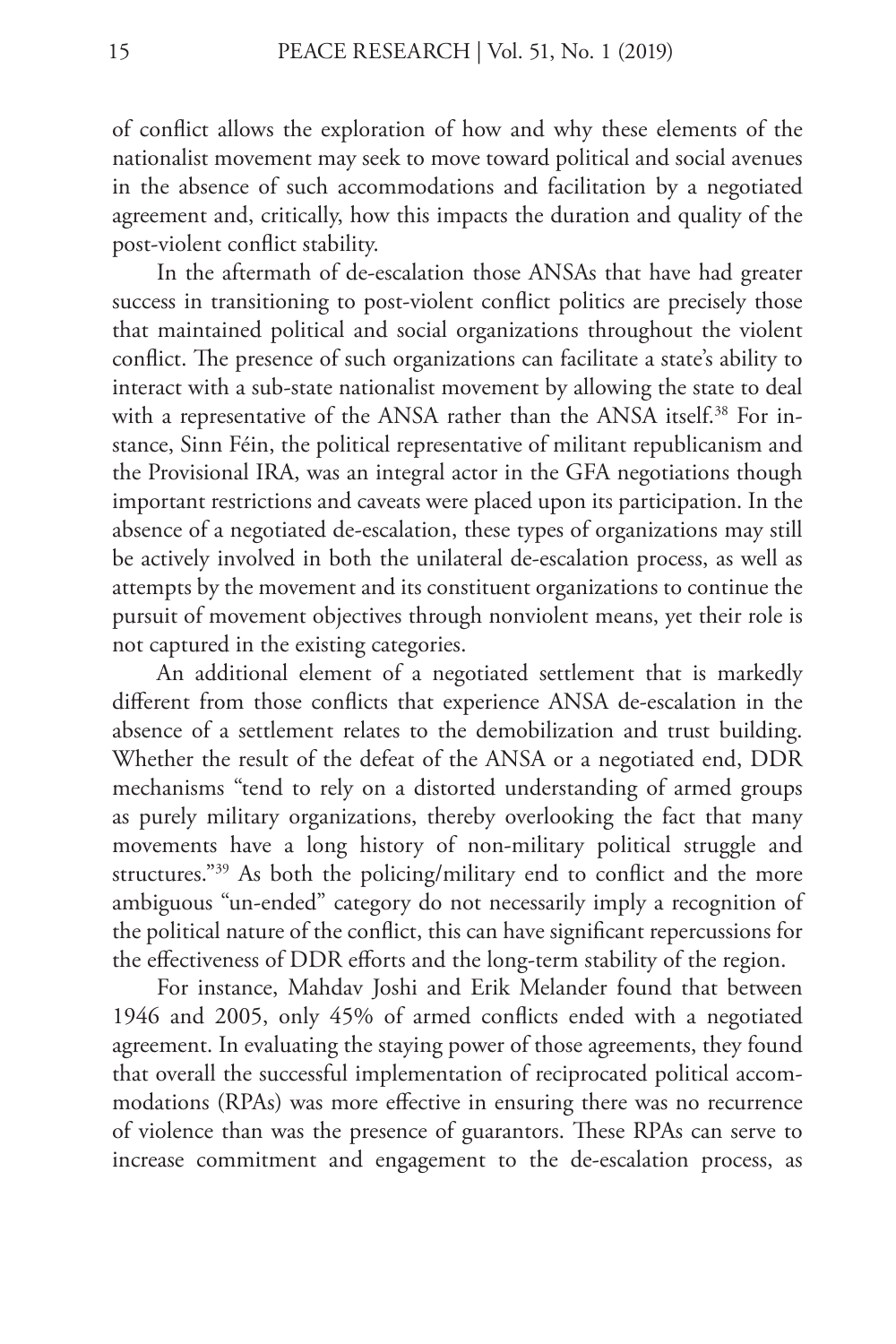well as produce confidence in both the process and the "other."<sup>40</sup> RPAs are effective precisely because they represent a risk for the parties involved—a demonstration of commitment. RPAs, more often than not, are the result of a negotiated agreement.

The very same five characteristics that make RPAs so effective—that they be costly, swift, verifiable, non-disempowering and facilitative $41$  —are precisely why they are typically part of a CPA; asking the state to willingly undertake such steps if they do not feel they have to, is an unlikely recipe for success. For one, these moves are often politically unsavoury and parties may feel that taking a "hard stance" on terrorism is more likely to result in future electoral success than "giving in." A clear example of this is the Spanish state's increase in police and judicial operations against organizations of the IA in the midst of its de-escalation debate and process, as well as an unwillingness to engage in the aftermath of ETA's ceasefire declaration.<sup>42</sup>

Notably, three measures in particular meet all five key characteristics of RPAs: power-sharing, amnesty, and prisoner release.<sup>43</sup> Questions of amnesty and prisoner release can be considered as part of both demobilization and reintegration. Prisoner release as an RPA is often a significant point of contention even in negotiated de-escalations and, though often considered distasteful, it can have an important role in building support for de-escalation. Prisons are often an important area for the transmission of ideas amongst political prisoners;<sup>44</sup> they can have an important role in the direction of decision-making processes and the diffusion of support for leadership decisions.

Given the importance of prisoner politics as a means of political point scoring for both state actors and ANSA, prisoners' release and amnesty is a loaded issue for both sides. The treatment of this issue may well vary if it is part of a CPA, negotiated separately, or advocated in the absence of negotiations. In all cases it has the potential for significant impact on the ANSA, its behaviour, and the broader movement, as well as the supporters of state positions. For instance, conditions for amnesty and the release of political prisoners—though unpopular—were built into the GFA and played a crucial role in ensuring the commitment of staunch republicans and IRA volunteers to the agreement. This included programs, and resources to support their reintegration into a post-violent conflict society. In the context of Northern Ireland, ex-combatants' organizations have not only been important for helping deal with trauma and reintegration, but often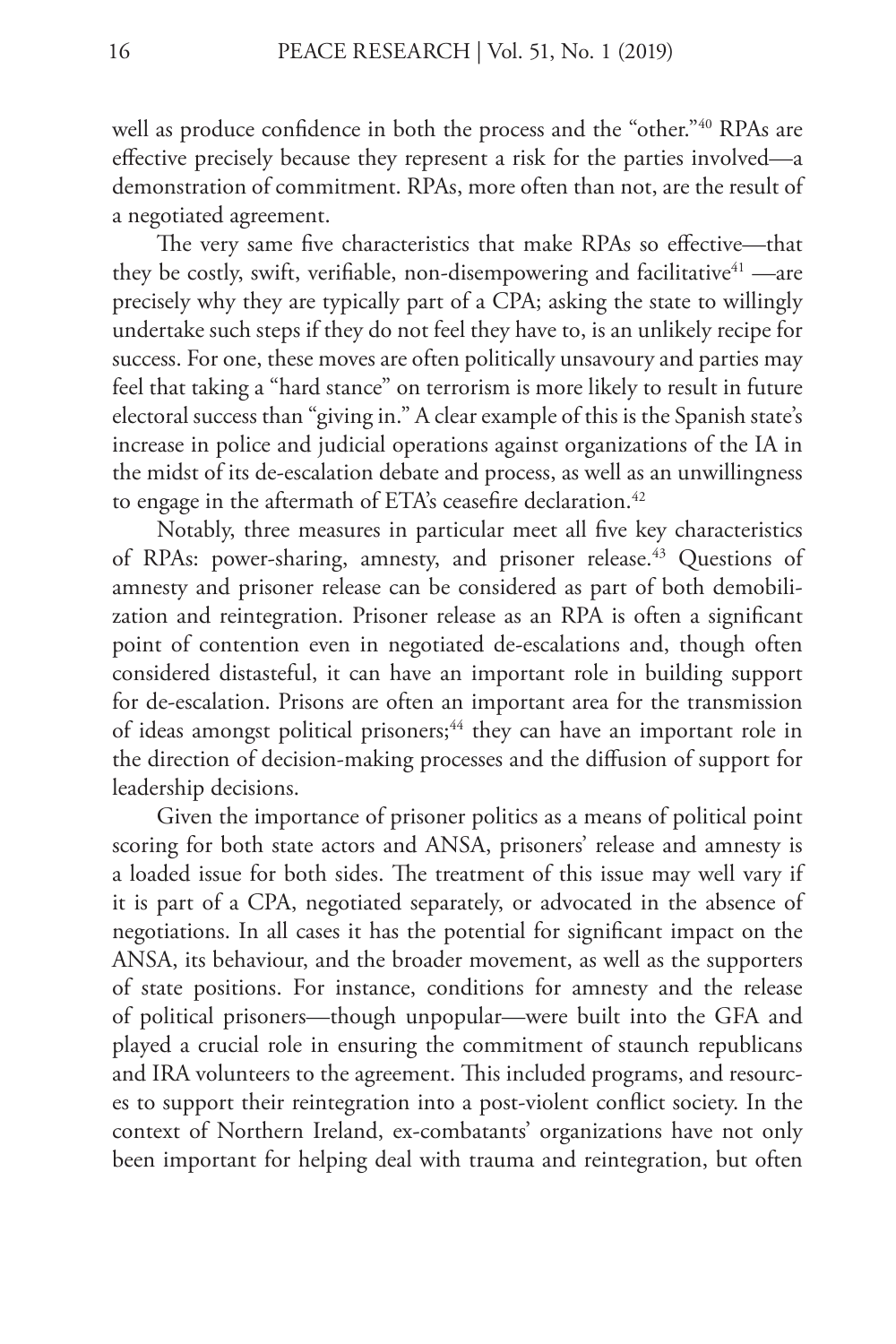play an important role maintaining support for ceasefires and the CPA more generally, as well as policing the community in a way that state institutions are unable to achieve.<sup>45</sup> The reintegration of former combatants into society can be both a highly politicized and a very important process for the stability of the agreement.<sup>46</sup> Long-term stability is dependent on the integration of these combatants into society.<sup>47</sup> Working with these actors provides a bridge from the government to those who are still reticent to get on board with the process as such organizations typically view state organizations and intentions with a high degree of scepticism.

Thus, in the absence of a negotiated agreement, strategies and decisions that are typically built into CPAs to try to stabilize and reinforce a positive peace, are either made more difficult or do not exist. When there is no CPA, institutional structures and opportunities such as those that were built into the GFA, are not typically available to former combatants or their families. In the case of the Basque Country, IA-affiliated prisoners and those exiled or on the run remain a socially and politically politicizing issue, with the prisoners and those seeking to represent the interests and rights of prisoners and exiles, frequently subjected to criminalization and judicial actions.<sup>48</sup> RPAs not only encourage de-escalation, but help integration and stabilization post-violent conflict. However, given that they are both costly and largely made available at the will of the state, in the absence of a negotiated settlement such measures are highly unlikely.

While such measures are associated with a CPA, there is a gap in the research as to how these crucial elements of post-violent conflict peacebuilding can be or are being addressed in the absence of a CPA. In the context of a unilateral de-escalation but no negotiated agreement, the need to address not only the underlying cause of the conflict (for example, contested secessionist aspirations) but also the consequences of the conflict (for example: DDR, dispute resolution mechanisms, continued pursuit of goals through new or different means) remains. The addition of the category of unilateral de-escalation would capture these nuances for analysis and encourage the development of practical and effective means to address its corresponding implications.

Demobilization of the ANSA in the absence of a CPA is likely to be driven by different considerations, given the not necessarily reciprocated nature of such a demobilization. While many states would prefer to make demobilization and disarmament a prerequisite for negotiating a CPA, this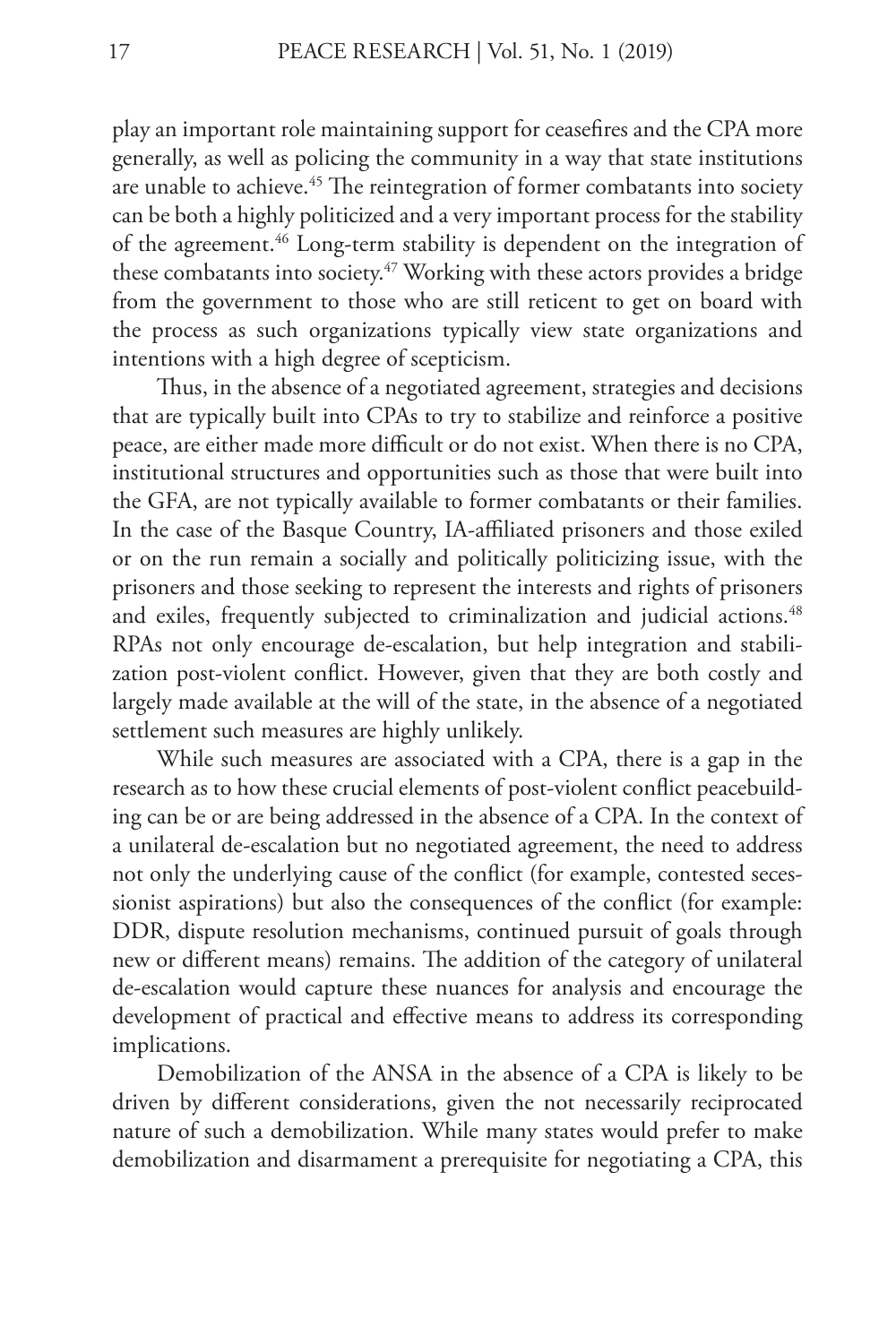can stagnate negotiations and make the moderation of stances of the participants more difficult, as the ANSA is acting from within a security dilemma.<sup>49</sup> Thus, calls for ANSA disarmament prior to talks can be problematic. First, they set the bar for talks challengingly high as the ANSA is being asked not only to hand over its strongest bargaining chip prior to negotiations, but also its means of self-preservation—without any guarantee of reciprocation. Second, calls for ANSA disarmament are often seen as an indication of the unwillingness of the state to engage in any meaningful fashion as they have set a condition that they know that other side can very likely not meet, nor can the ANSA make any comparable demand for state's disarmament. By moving demobilization to separate or subsequent tracks of negotiation, there is the potential for a period of contestation and compromise needed to build confidence for dealing with more substantial issues.<sup>50</sup> While such moderation does not always occur, the point is that it can occur, and so analysing the conditions that lead to more effective and lasting demobilization is perhaps more valuable than insisting on immediate disarmament that might cause the talks to stall out completely.<sup>51</sup> Arguably, such DDR is likely to follow a very different process in the case of a negotiated de-escalation as opposed to one that is unilateral.

Furthermore, DDR has implications for the organizational structure and coherence of the ANSA and associated movement that are likely to be quite different in the case of a unilateral as opposed to a negotiated demobilization. DDR is designed to break command structures left over from combat situations. However, undertaking this prior to the implementation of other measures can run into problems. For one, in the absence of command structures, there is the possibility of the creation of power vacuums within the ANSAs which may lead to the creation of more oppositional organizations.52 Second, leaders are often not the most hardline members of an ANSA, and they can use their position to steer a more reluctant base, with the potential that leaders who push to far ahead of their base may see a backlash or see their organizations splinter.<sup>53</sup> Breaking command structures too soon can make it more difficult for the leadership to move the base towards de-escalation, as well as risk the possibility of splintering or the possibility that only part of the base be brought on board with any subsequent de-escalation. Without the pressures of a negotiated agreement then, why and how an ANSA might undergo this potentially risky process—one likely to strip it of authority and power within the movement—requires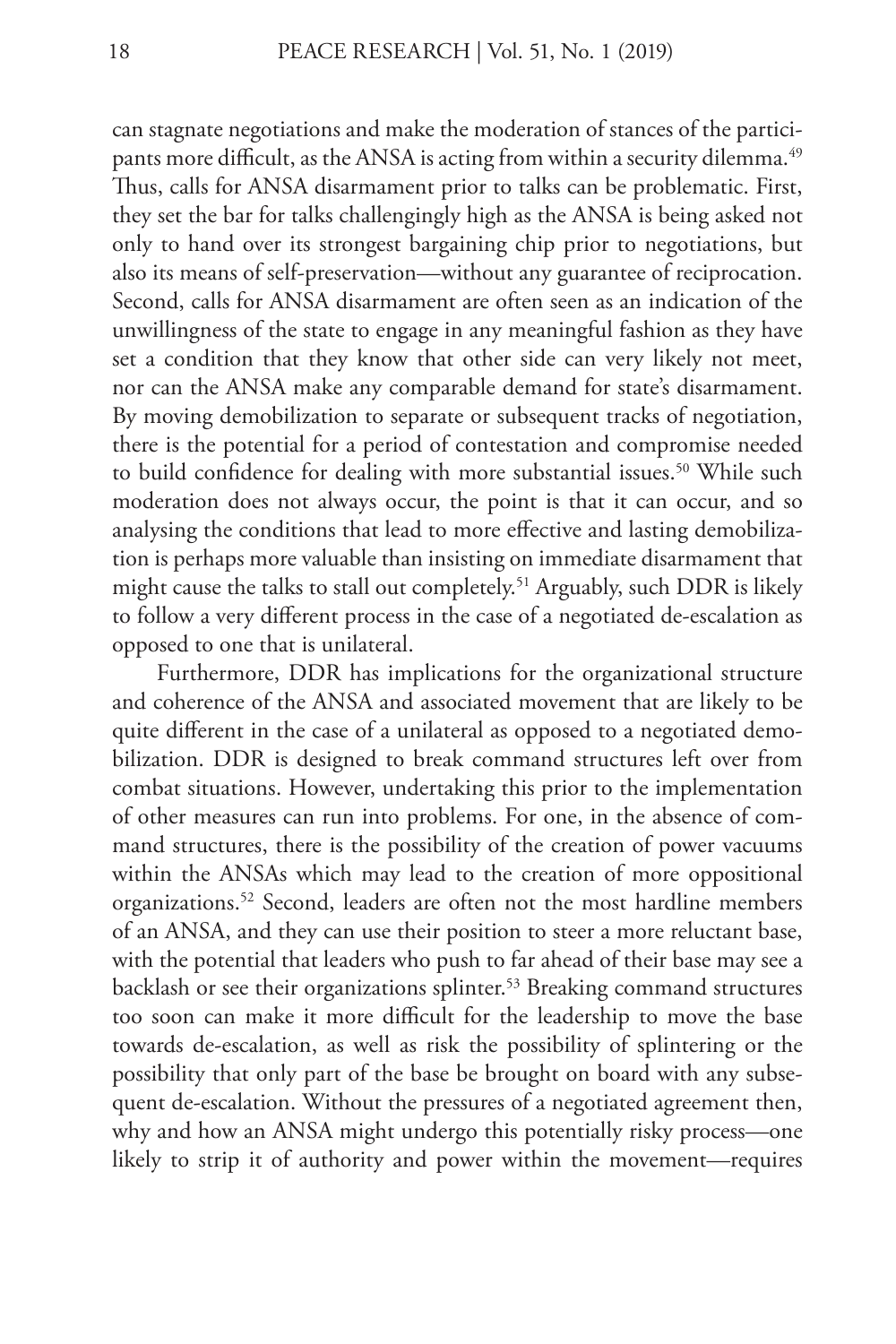its own investigation. Accordingly, having an ANSA unilaterally de-escalate suggests a set of mechanisms and strategies that may vary from mechanisms and strategies preferred when the ANSA can see the potential for more immediate reciprocation as part of a negotiated settlement.

Lastly, DDR is the result of either a CPA or the victory of one party over the other.<sup>54</sup> If neither outcome has come to pass, the question becomes to what extent are these important elements of DDR undertaken, and how does this impact the likelihood of de-escalation of conflict and post-violent conflict democratic quality and stability. The mechanisms that allow for the successful translation of violent sub-state nationalist conflicts to nonviolent ones identified as part of a CPA are much more difficult to achieve in the absence of an agreement. If RPAs are important for building trust and confidence to allow for demobilization, what then are the mechanisms that facilitate this transformation in the absence of a CPA? Exploring unilateral de-escalation as a distinct category may help illuminate these processes.

That is not to say that attempts at negotiation do not impact an ANSA's decision as to whether or not to de-escalate. Like many conflicts, the Basque case has seen multiple attempts at a negotiated end to ETA's violence, to little lasting effect. However, while there have been repeated attempts at contact by both the French and Spanish governments, as well as international mediators and organizations,<sup>55</sup> ultimately ETA's announcement of a permanent ceasefire and eventual move to disarm, was largely unilaterally undertaken rather than as part of a negotiated agreement.<sup>56</sup> While negotiations have most certainly played an important role in exposing ETA's leadership and that of its associated organizations to the negotiating limits and restrictions under which the state and its allies operate, it was itself not the cause of an "end" to ETA's campaign. The inclusion of the category of unilateral de-escalation allows for a more nuanced exploration of the role negotiations have had in shaping learning processes and subsequent tactics of both ETA and the wider IA, as well as the eventual transformation of strategy, keeping in mind that neither conflict nor ANSA have "ended."

Additionally, by allowing for a consideration of de-escalation as unilateral—acknowledging the role of previous attempts at negotiation—we are better equipped to explain cases wherein there were no formal negotiation and the ANSA and its associated movement neither renounced their goals nor continued armed violence. In the same way that the Provisional IRA's endorsement of the GFA was not a renouncing of its long-term goals, the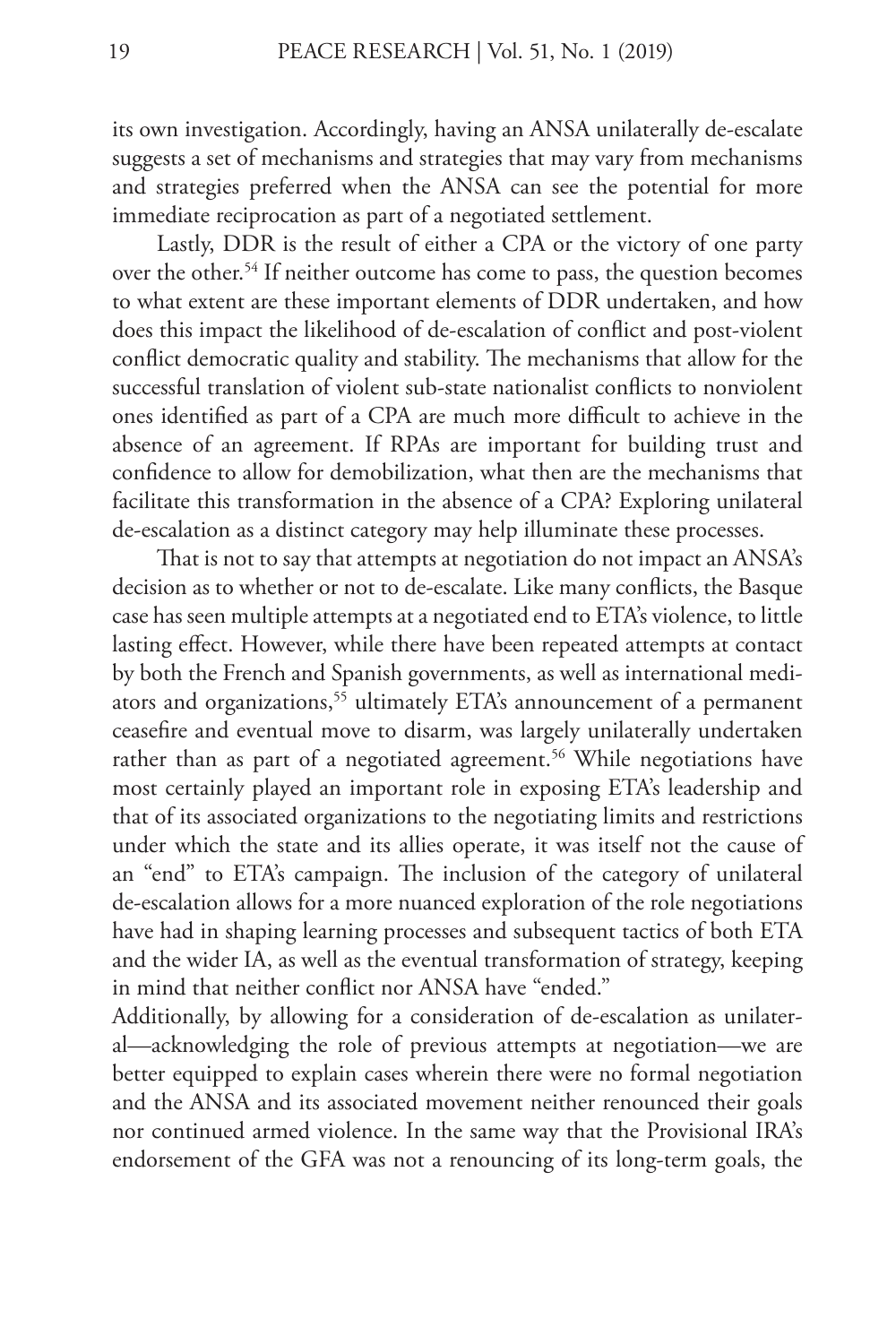MLNV and IA's move to the strategy of unilateralism (without the guiding framework of a negotiated settlement) does not represent a renouncing of their goals: "ETA's endgame was not one of success.…But neither it strictly one of military defeat, as the organization had the means and the will to continue the armed struggle,"57 and it succeeded in transforming itself into a new political entity.58 Thus, while in both cases the broader nationalist movements have seen the dominance of the paramilitary organization and strategy replaced by one focused on exclusively political and social means, they did so through significantly different processes and frameworks and this has the potential for differing repercussions for the stability of the post-violent conflict context as well as the potential for the success of their new strategies. This is a critical variation that current categorizations fail to capture.

### *Defeat of the ANSA*

The final grouping of outcomes, that of "failure," whether through splintering or a military or policing defeat of the ANSA, also fails to account for some of the mechanisms that might facilitate a transition to nonviolent means of conflict. First, the idea of military or policing victory alone as a means of ending a sub-state nationalist conflict is problematic as it denies the political nature of the conflict. Thus, while the organization pursuing the movement goals by violent means may cease to be functional, there is neither guarantee that a new organization might arise, nor that the same organization might re-sprout, as the conflict underlying the violence has not been resolved: "in their structural and temporal indeterminacy, […], terrorist groups can never be 'ended' as long as there is a splinter group with a minimal will to continue; no military or police blow can end the idea of resistance, the desire for the fight.…The only valid ending is contingent on the rebellious groups' unanimous will to stop."59 Recall, the percentage of ANSAs who met their end through policing or military operations is relatively small, particularly when focused on organizations with peak memberships above 100. Such coercive approaches are unlikely to deter terrorist recurrence—particularly in organizations that have significant support within their community.<sup>60</sup> For instance, the Official IRA largely ceased to operate in the 1950s after a series of military failures and flagging support, only to resurface in the form of the Provisional IRA in the late 1960s.<sup>61</sup>

Thus, another problem with such an approach is that even should the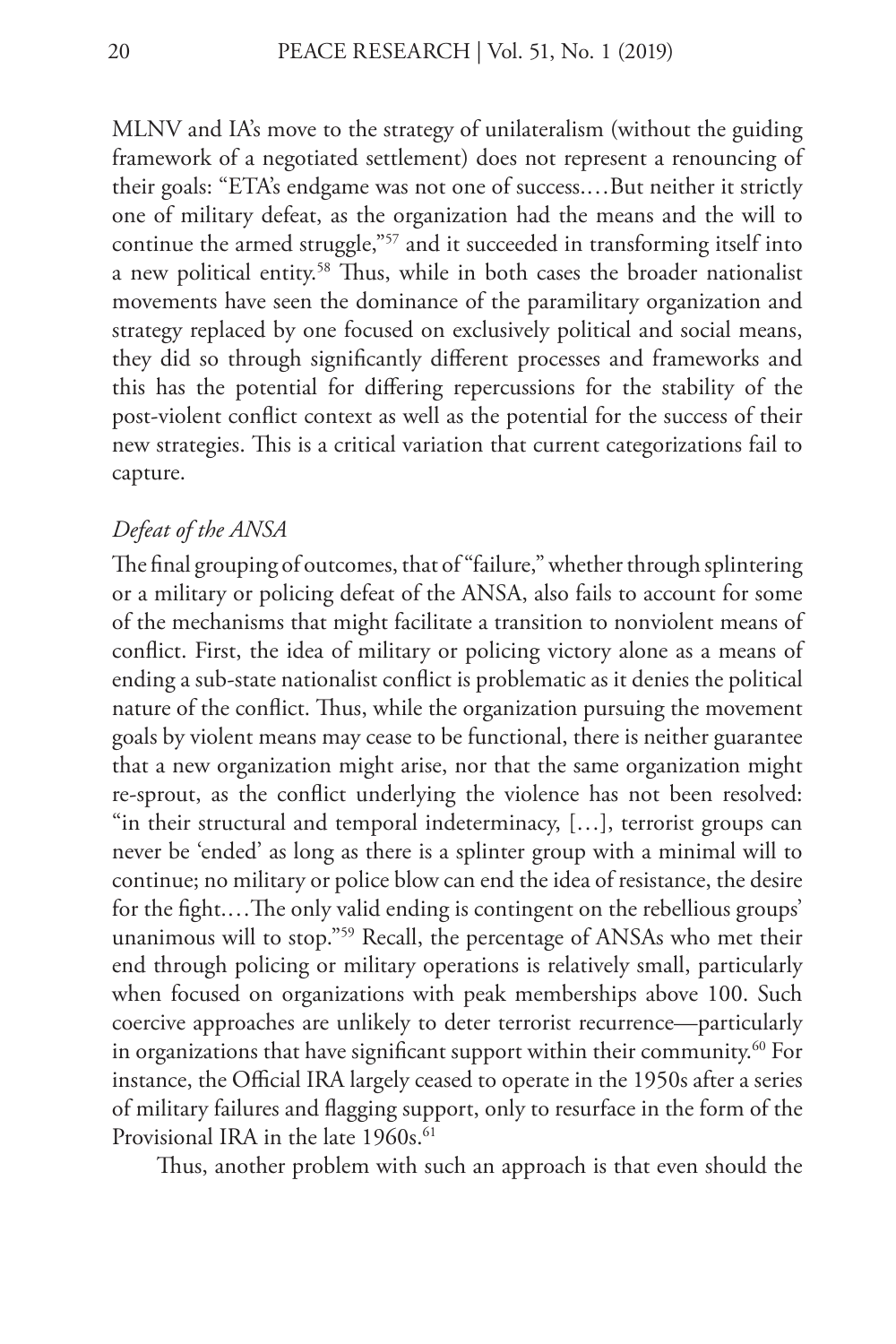military or policing approach be successful in damaging ANSA operations, on its own it does not necessarily address the underlying conflict or conditions that led to the radicalization of ANSA militants in the first place and, so long as those remain unaddressed, there is the possibility for organizational resurgence. The de-escalation in the Basque Country is one such example. For some, ETA's end is the result of policing and counter-terrorism efforts. While military and policing operations have been significant factors in the eventual shift in strategy, attributing these operations sole responsibility is problematic. First, however reduced by policing and military operations, it was ETA that announced the ceasefire and, later, its disarmament. Second, however decimated ETA was organizationally, it is hardly the first time the organization has found itself all but eliminated—as demonstrated by ETAs not infrequent rebuilding efforts.<sup>62</sup>

Further, as noted a focus on the failure (or success) of the ANSA's military approach necessarily denies the political nature of the conflict and potentially criminalizes those organizations that seek to represent a political orientation prominent in the population. For instance, in the Basque Country, Herri Batasuna, which had consistently healthy electoral returns, was banned after one of its promotional videos featured footage of masked etarras (members of ETA). Several replacement parties were illegalized<sup>63</sup> before a ban on one of Herri Batasuna's successor parties, Sortu was overturned in 2012.64 A focus on a military or policing end to the conflict provides little explanation for why and how these organizations might transition and adapt to a post-violent conflict context and continue to pursue their goals.

Not only does trying to put cases of unilateral de-escalation into the category of ANSA failure obscure potential mechanisms and decision-making processes on the part of the ANSA's decision to de-escalate, but this can make it more difficult to understand post-violent conflict attempts at stability and reconciliation. Those same functions that are described in the literature as aiding stabilization in the aftermath of armed conflict as part of a CPA, are unlikely to take place in the event of a policing or military victory. One of the key requirements of a RPA is that it be costly; thus, a state is unlikely to undertake such a step if there is no immediate need such as incurring support for a negotiated settlement. The Spanish state has long pursued policing and military approaches to the conflict, seeing maintenance of ETA activity at a low level of intensity as preferable to a potentially compromising negotiation.<sup>65</sup> Further, as a policing or military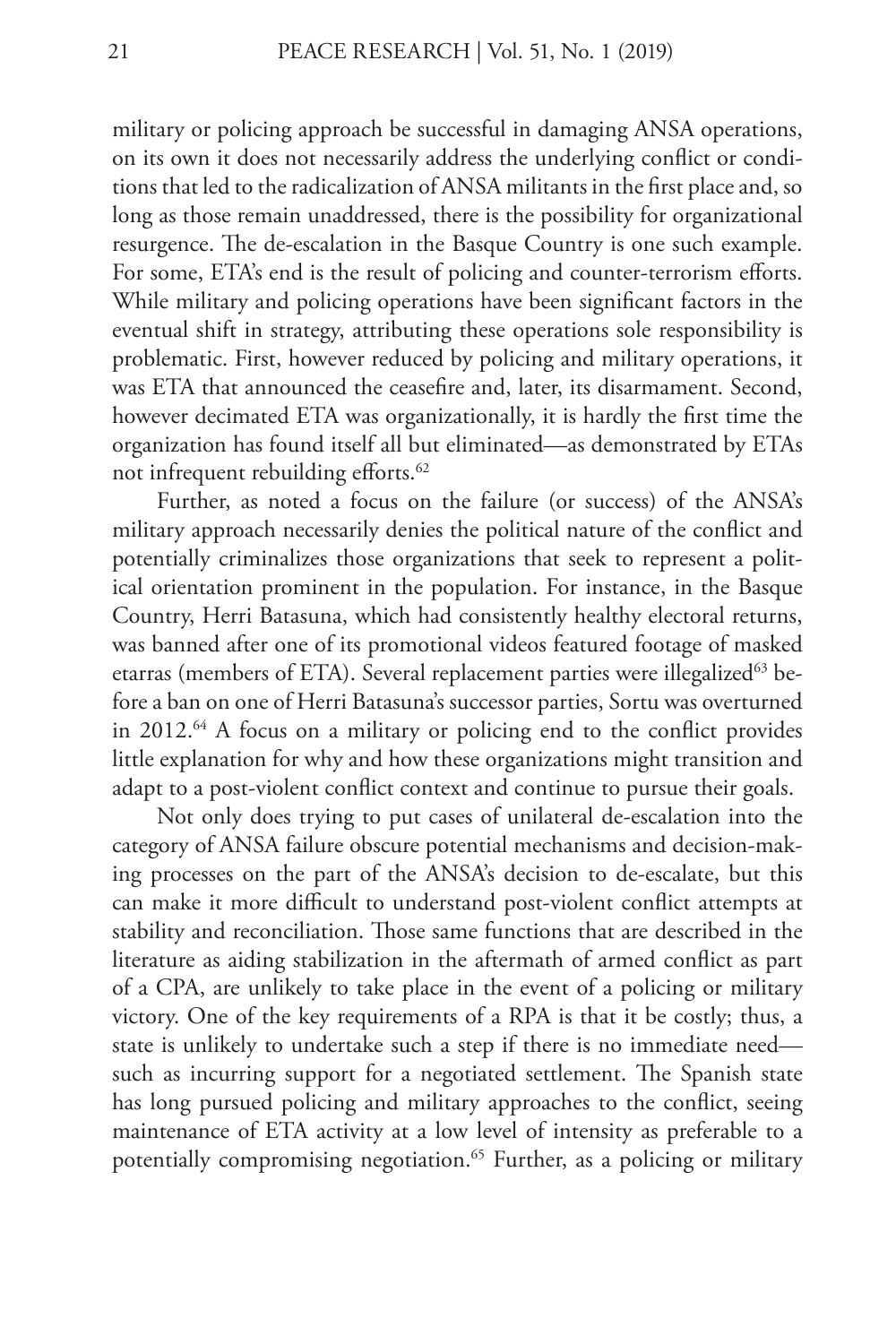approach tends to treat the conflict as a military or criminal issue, such a framing does not facilitate a political approach to the search for resolutions to the conflict. Instead, measures are more likely to focus on criminal and legal interventions, which, while potentially effective against the military organization of the moment, in and of themselves are unlikely to address the root causes of the conflict.

Thus, while an expansive understanding of military or policing effectiveness would take into account declining public and international support for paramilitary approaches, it nonetheless does not provide an avenue for examining the continuation of the conflict through nonviolent means in the aftermath of an ANSA's "defeat." It short-sightedly assumes that the end of the ANSA as the dominant organization and presupposes the end of the conflict. The Basque case demonstrates much of the potential problems with this approach: the IA and, more specifically, the MLNV contained labour, cultural, linguistic, feminist, youth, and environmental organizations in addition to the political parties, coalitions, and the paramilitary ETA. While ETA remained the dominant organization within the movement for much of its history, its moving aside to allow the pursuit of movement goals through other means, does not indicate the "end" of the conflict. As demonstrated by frequent demonstrations, public opinion surveys, and electoral support for independence oriented political parties in the region, there remains significant support for the movement goals. Calling ETA's ceasefire the "end" or "outcome" may (or may not) be accurate for the organization, or at least that incarnation of the organization, but does little to explain whether or not there will be a resurgence. Nor would it be the first ceasefire called and then broken by ETA. Importantly, such a categorization mistakes the military element of the conflict for the conflict itself.<sup>66</sup> As previously discussed, many organizations in these types of conflicts see their conflicts as fundamentally political; ETA is no exception.

#### DISCUSSION

Accordingly, the addition of the category of unilateral de-escalation alongside those of ANSA success or failure, a negotiated settlement, escalation to conventional armed conflict, ANSA splintering, and ongoing, allows an opening for two potential contributions to the study of sub-state nationalist conflict. First, a category of unilateral de-escalation allows for a more nuanced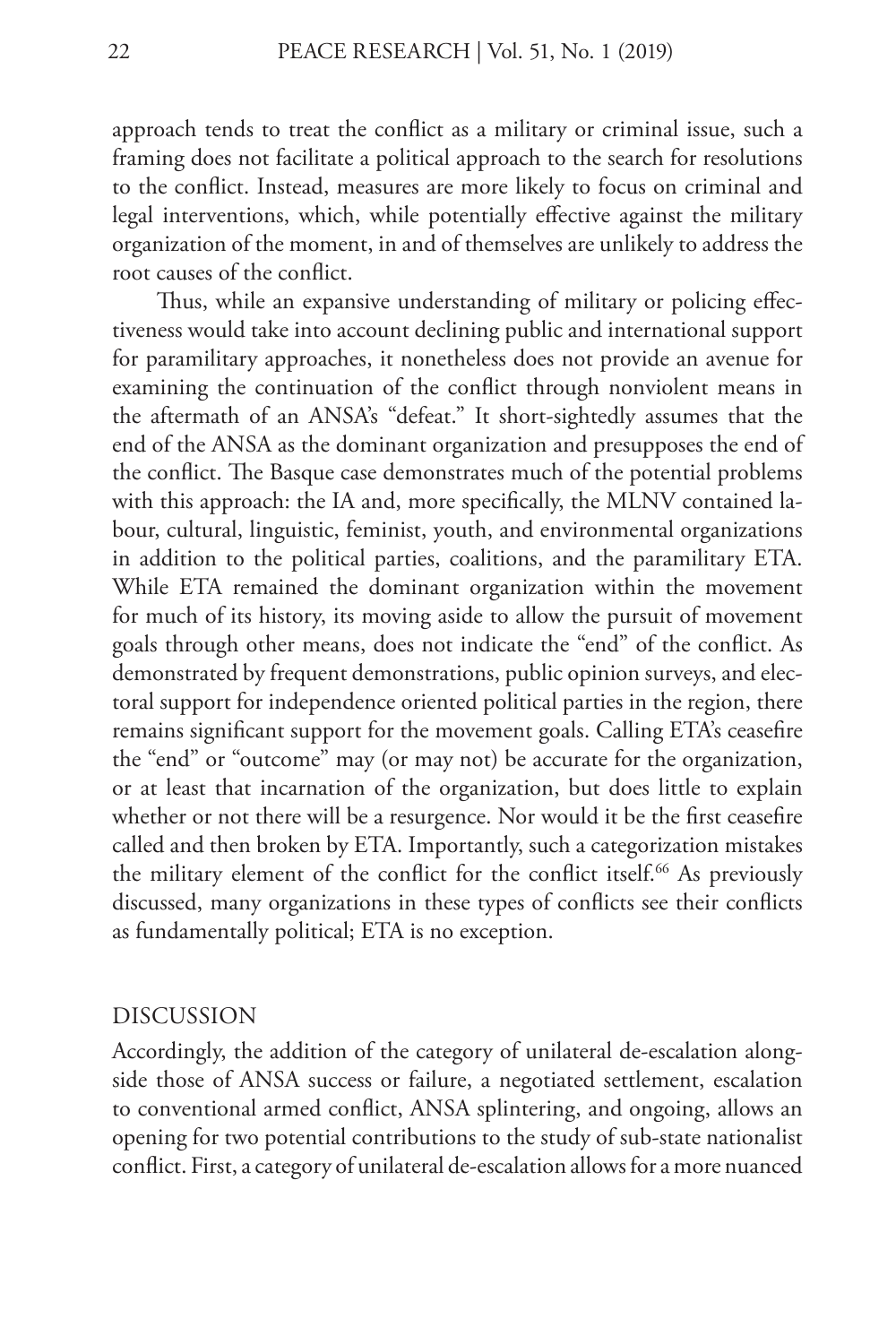understanding of the dynamics of the conflict, and the strategies and tactics of the ANSAs and affiliated organizations, as well as the mechanisms and state behaviours that might be effective in promoting such a transition away from armed violence. Second, this expands the potential cases for study of security studies, conflict transformation, and territorial management in the pursuit of policies and tools for promoting nonviolent means of resolving sub-state territorial conflicts.

The addition of a category such as this does, however, necessitate a departure from the purely state-centric and state-normative approach that is often taken in the academic literature. To be effective, such an approach requires a starting position that does not assume that maintenance of state structures and institutions precisely as they are is the normative or default goal. Nor does it assume that a complete overhaul or regional secession is the only solution. What is required is that the focus be placed on seeking a resolution to the conflict that addresses the underlying causes of the conflict and its escalation to violence, without simultaneously assuming the ANSA's reading of the conflict and solutions as sacrosanct, or assuming the ANSA bears full responsibility for any changes that might be necessary. What is required is a perspective that seeks not simply to understand the causes and dynamics of the conflict but prioritizes seeking a resolution that improves the quality of democracy and peace in a given conflict area. By avoiding a wholly state-centric approach, this would allow for the study of which tactics and strategies are most effective for the contesting group in pursuing their goals within this nonviolent framework and how such a change in strategy can be fostered, as well as the role and responsibilities of the state in such a process.

As the case of the conflict in the Basque Country demonstrates, the shape of a de-escalation can be as important for study as why it has de-escalated, as ETA both "ended" and "did not end,"67 nor does ETA fit the typical causal explanations. The conflict in the Basque Country cannot comfortably be characterized as that of ETA's or even the IA's success; there has been no negotiated agreement, ETA is not currently splintered, and the conflict is not ongoing in the sense of paramilitary violence—though it is ongoing. While political and military operations were undoubtedly a significant factor in ETA's ceasefire declaration, they do not account for the ongoing pursuit of ETA's goals through other means, or address the post-violent conflict realities for integration and peacebuilding. Notably, while the means for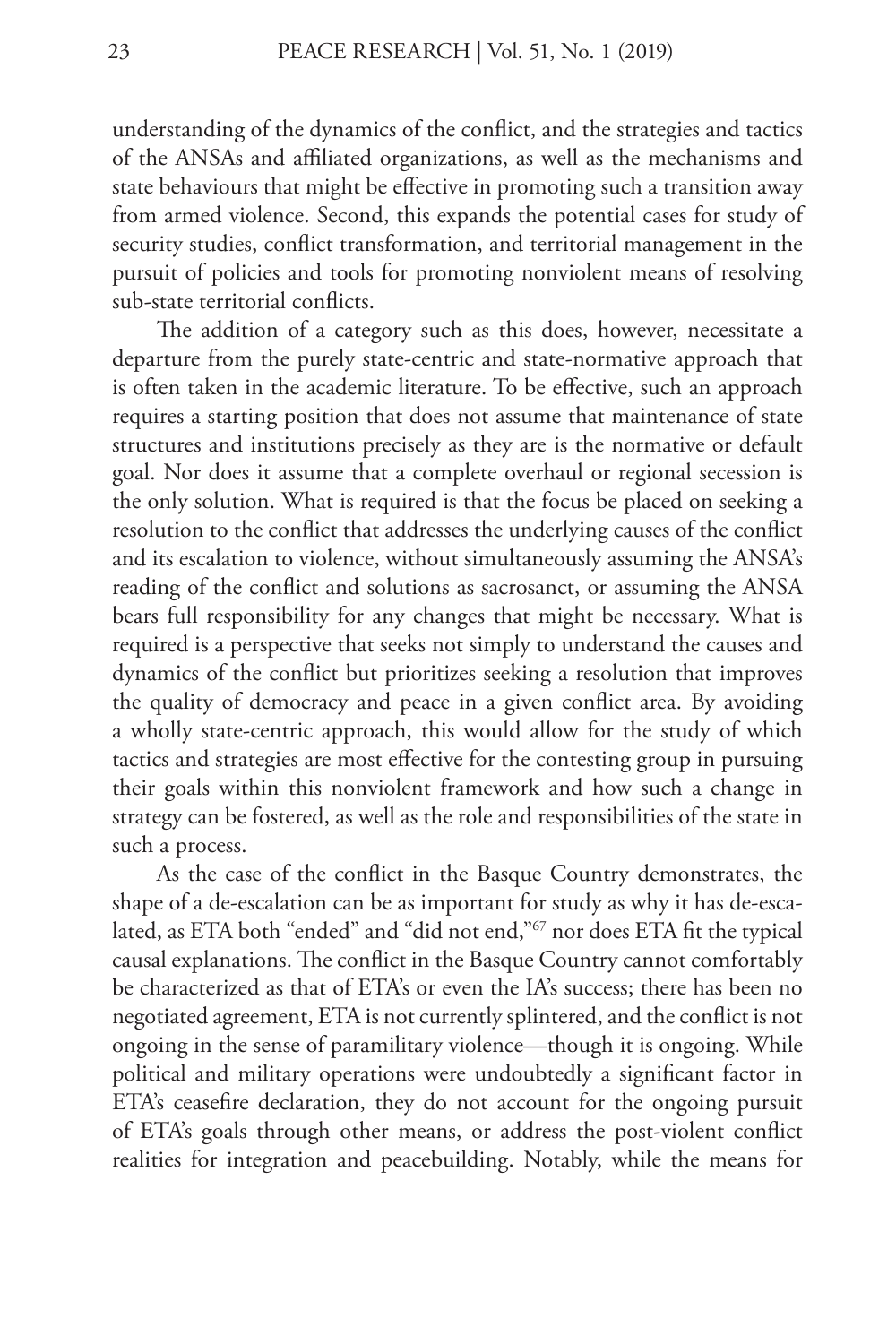pursuit of nationalist goals have changed, organizations of the IA and its supporters continue to pursue the movement's goals.

Thus, while the broader nationalist movements in both Northern Ireland and the Basque Country have seen the dominance of the paramilitary organization and strategy replaced and transformed into one focused on exclusively political and social means, they did so through significantly different processes and frameworks which have potential repercussions for the stability of the post-violent conflict context and for the means and potential for success of each movement's new strategies. This is a critical variation that current categorizations fail to capture. Like their republican counterparts in Northern Ireland, ETA stepped offstage in favour of the political and social organizations of the broader movement. Yet the implications for post-conflict stability and pursuit of movement goals are significantly different given the absence of a guiding framework of a CPA and, indeed, the absence of meaningful acknowledgement of the change in context by the state government. A categorization that emphasizes this type of unilateral de-escalation would better allow for the identification of case studies, as well as the investigation, parsing, and evaluation of mechanisms, dynamics, and strategies that come into play in the lead-up to, and the aftermath of, such an "end."

#### **CONCLUSION**

The expansion of the categorization to include both the unilateral and bilateral or multilateral de-escalation of conflict towards nonviolent means would allow for a more complete understanding of de-escalation processes, particularly those without a CPA or clear case of ANSA success or failure. The inclusion of the possibility of unilateral de-escalation as an outcome of violent sub-state nationalist conflicts thus opens a number of possibilities for future research. First, there is the need for a re-evaluation of outcomes of conflicts to identify further cases for comparisons. Once a more quantitative database has been established there is room for more in-depth comparative case studies to identify common mechanisms, tactics, or behaviours that characterize de-escalation in the absence of a decisive "end" to violent conflict and its transformation to nonviolent means, as well as identifying cases for studying the recurrence of violent conflict rather than having them listed as "ongoing." Additionally, valuable work can be done examining how best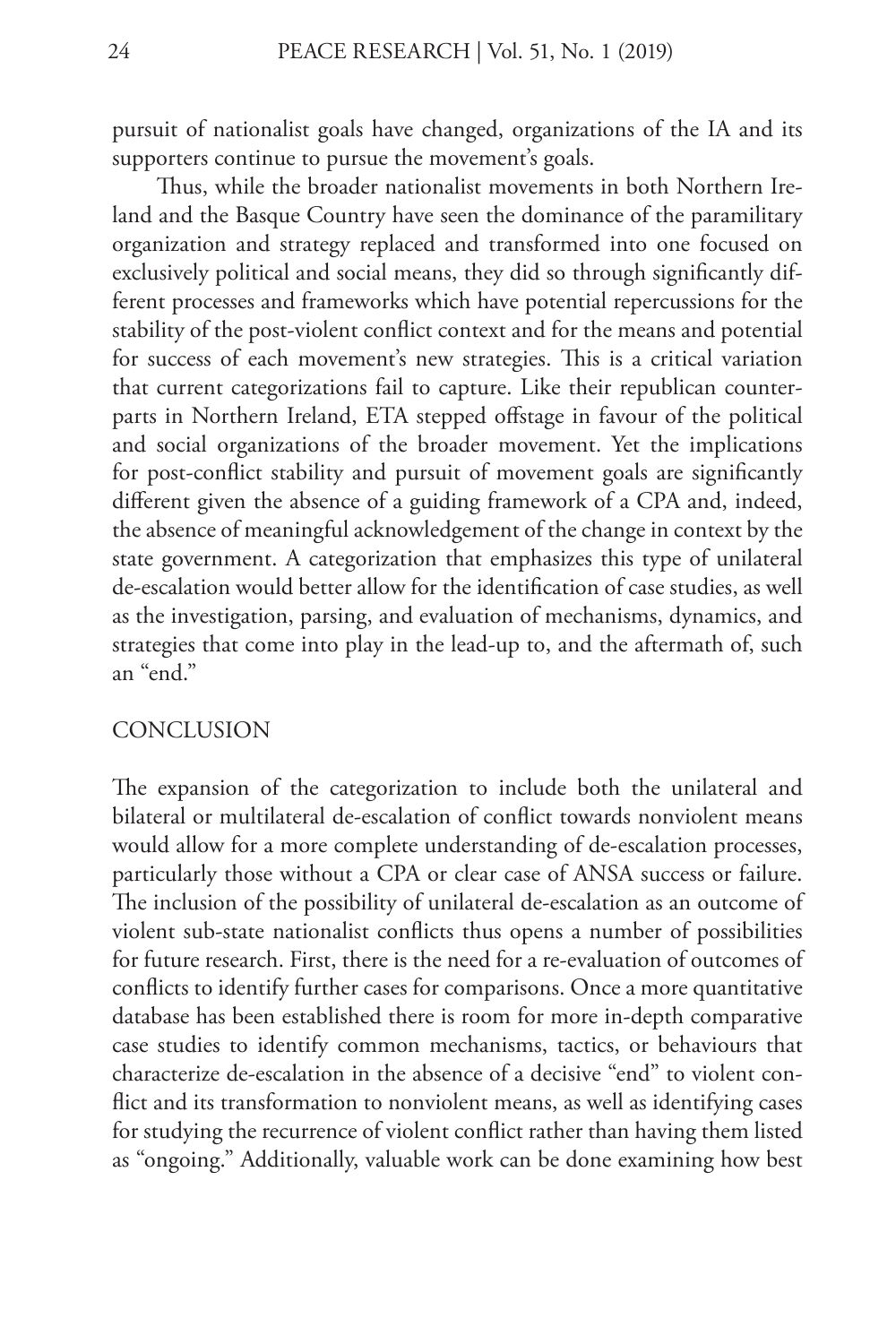to support such transformations by looking at how issues such as re-integration of political prisoners, effectiveness of institutional means of contention, maintenance of nonviolent tactics, and prevention of resurgence of violent conflicts, impact de-escalation and post-conflict stability in the absence of the more established and studied frameworks of ANSA victory, defeat, and negotiation.

#### ENDNOTES

- 1. See Martha Crenshaw, "Why Violence is Rejected or Renounced: A Case Study of Oppositional Terrorism," in *A Natural History of Peace*, ed. T. Gregor (London, UK: Vanderbuilt University Press, 1996), 249-272; Audrey Kruth Cronin, "How Terrorism Campaigns End," in *Leaving Terrorism Behind*: Individual and Collective Disengagement, ed. Tore Bjorgo & John Horgan (New York, NY: Routledge, 2009), 49-65; Seth Jones & Martin Libicki, *How Terrorist Groups End: Lessons for Countering Al Qa'ida,* (Santa Monica, CA: RAND Corporation, 2008); Clark McCauley, "Group Desistance From Terrorism: A Dynamic Perspective," *Dynamics of Asymmetric Conflict* 1, no.3 (2008): 269–293, https://dx.doi.org/10.1080/17467580902948158.
- 2. See Herbert P. Kitschelt, "Political Opportunity Structures and Political Protest: Anti-Nuclear Movements in Four Democracies," *British Journal of Political Science* 16, no. 1 (1986):57–85, https://dx.doi. org/10.1017/S000712340000380X; Charles Kurzman, "Structural Opportunity and Perceived Opportunity in Social-Movement Theory: The Iranian Revolution of 1979," *American Sociological Review* 61, no. 1 (1996): 153–170; Charles Tilly and Sydney Tarrow, eds., *Contentious Politics* (Boulder, CO: Paradigm Publishers), 2007.
- 3. Jones & Libicki, *How Terrorist Groups End*.
- 4. Jones & Libicki, *How Terrorist Groups End.*
- 5. Michael Keating, *Plurinational Democracy: Stateless Nations in a Post-Sovereignty Era* (Oxford, UK: Oxford University Press, 2001), 3.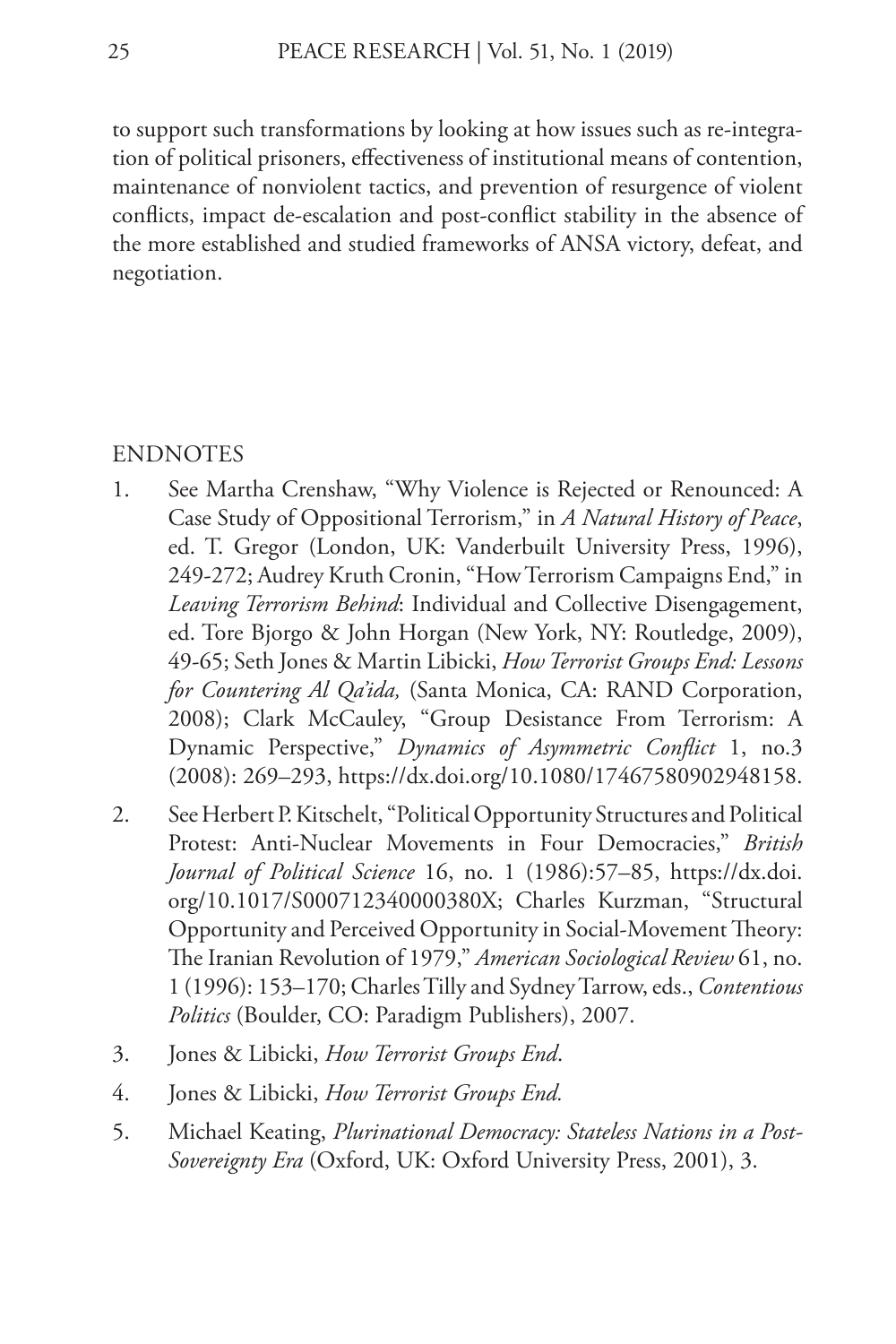- 6. John Paul Lederach, *Building Peace: Sustainable Reconciliation in Divided Societies,* (Washington, D.C.: United States Institute of Peace Press, 1997), 135.
- 7. Lederach, *Building Peace*, 135.
- 8. Kenneth Ewart Boulding, *Stable Peace,* (Austin, TX: University of Texas Press, 1978), 13.
- 9. Marco Giugni, "Was it Worth it? The Outcomes and Consequences of Social Movements," *Annual Review of Sociology* 24, no.1 (1998): 371–393, https://dx.doi.org/10.1146/annurev.soc.24.1.371.
- 10. Harris Mylonas and Nadav Shelef, "Which Land is Our Land? Domestic Politics and Change in the Territorial Claims of Stateless Nationalist Movements," *Security Studies* 23, no.4 (2014): 754–788, https://dx.doi.org/10.1080/09636412.2014.964996.
- 11. Mylonas and Shelef "Which is Our Land?"
- 12. Véronique Dudouet, "Dynamics and Factors of Transition from Armed Struggle to Nonviolent Resistance," *Journal of Peace Research* 50, no.3 (2013): 401–413, https://doi.org/10.1177/0022343312469978.
- 13. Dudouet, "Dynamics and Factors."
- 14. Cythnia Irmer and Daniel Druckman, "Explaining Negotiation Outcomes: Process or Context?" *Negotiation and Conflict Management Research* 2 no.3 (2009): 209–235, https://dx.doi. org/10.1111/j.1750-4716.2009.00038.x.
- 15. Leonard Weinberg, *The End of Terrorism?* (New York, NY: Routledge, 2012).
- 16. Jaime Lluch, "Internal Variation in Sub-state National Movements and the Moral Polity of the Nationalist," *European Political Science*  Review 4, no.3 (2012): 433–459, 435, https://dx.doi.org/10.1017/ S1755773911000269.
- 17. Sydney Tarrow, *Power in Movement: Social Movement, Collective Action and Politics,* 3rd ed. (New York, NY: Cambridge University Press, 2011), 7.
- 18. Dudouet, "Dynamics and Factors", 402.
- 19. Kurt Schock, "Nonviolent Action and its Misconceptions: Insights for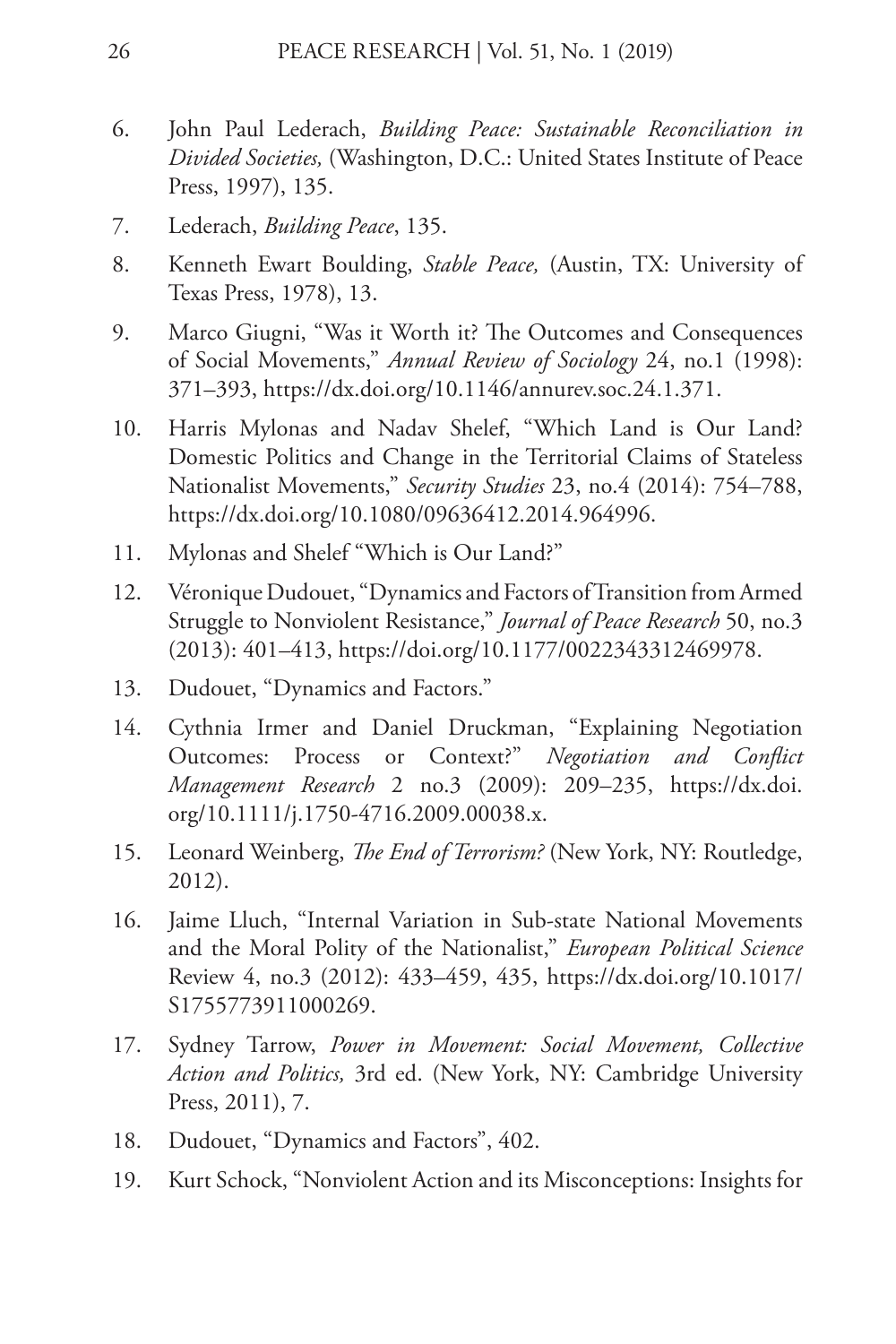Social Scientists", *PS: Political Science and Politics* 36, no.9: 705–712.

- 20. Doug Bond, J Craig Jenkins, Charles Taylor, and Kurt Schock, "Mapping Mass Political Conflict and Civil Society," *Journal of Conflict Resolution* 41, no. 4: 553–579.
- 21. Bond et al. "Mapping Mass Political Conflict."
- 22. Gay Seidman, "Guerrillas in Their Midst: Armed Struggle in the South African Anti-apartheid Movement," *Mobilization* 6, no.2 (2001): 111–127.
- 23. VéroniqueDudouet, "Intra-party dynamics and the political transformation of non-state armed groups," *International Journal of Conflict and Violence* 6, no.1 (2012): 96-108.
- 24. Bairbre De Brún, *The Road to Peace in Ireland.* Berghof Transition Series 6. (Berlin: Conflict Resolution, 2008), 6
- 25. Seidman, "Guerrillas in Their midst."
- 26. Dudouet, "Intra-party Dynamics."
- 27. Ko Maeda, "Honeymoon or Consolidation, or Both?: Time Dependence of Democratic Durability," *Democratization* 23, no.4 (2016): 575–591, https://dx.doi.org/10.1080/13510347.2014.9893 87.
- 28. Dudouet, "Dynamics and Factors."
- 29. Jones and Libicki, *How Terrorist Groups End.*
- 30. Weinberg, *The End of Terrorism.*
- 31. Mylonas and Shelaf "Which Land is Our Land?"
- 32. See Richard English, Armed Struggle: *The History of the IRA*, 1st ed. (Oxford, UK: Oxford University Press, 2003); Roger MacGinty, "Irish Republicanism and the Peace Process: From Revolution to Reform" in *A Farewell to Arms? Beyond the Good Friday Agreement,* eds. Michael Cox, Adrien Guelke, and Fiona Stephens (Manchester, UK: Manchester University Press, 2006), 124–138; Paul Dixon, "Was the IRA Defeated? Neo-conservative Propaganda as History," *The Journal of Imperial and Commonwealth History* 40, no.2 (2012):303–320.
- 33. As the primary armed organization, ETA is only one organization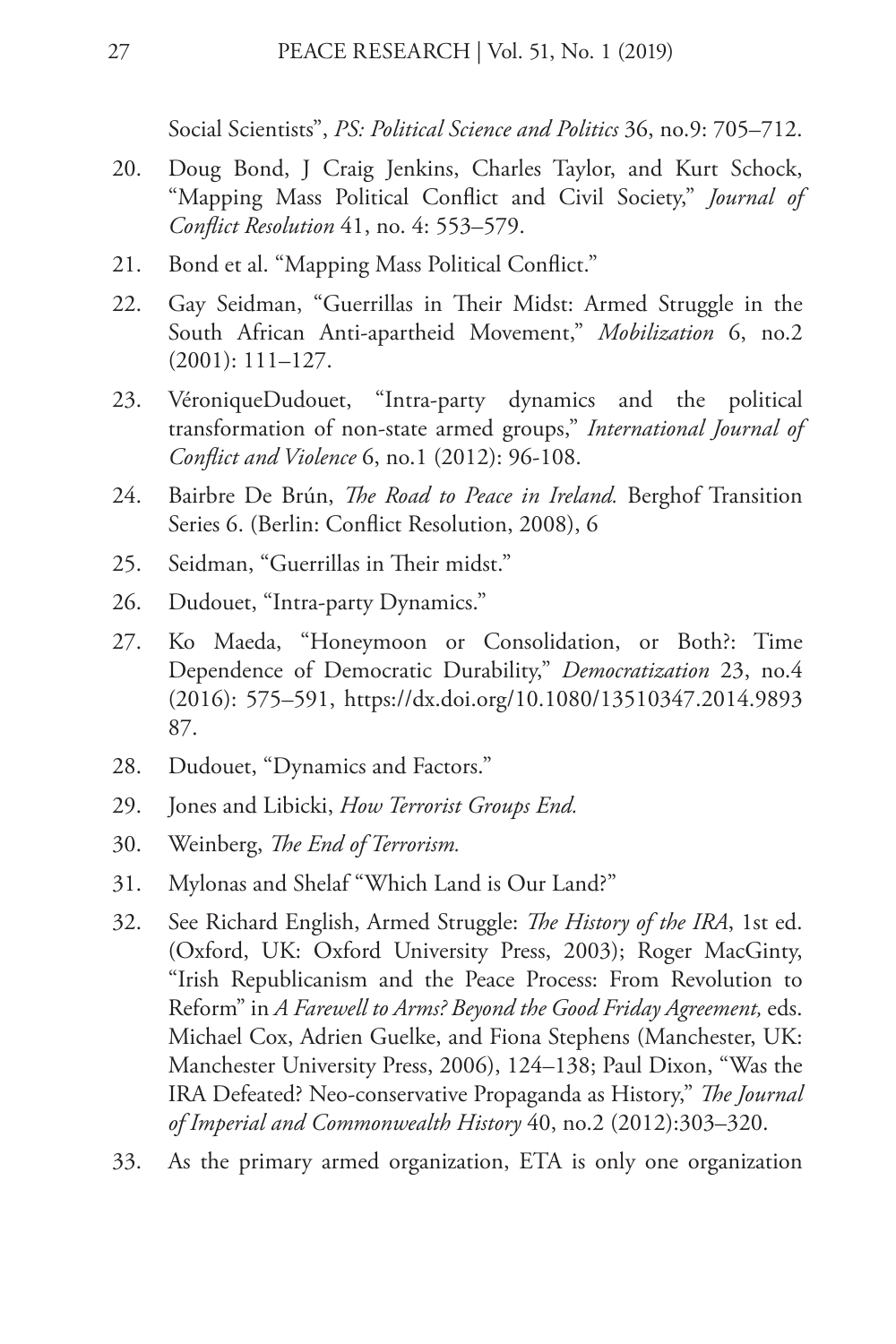(though a long dominant one) amongst the cultural, social, labour, youth, political, and linguistic focused organizations of the broader umbrella organization, the Basque National Liberation Movement (MLNV), which itself is part of a broader and more diffuse social movement of the Basque Patriotic Left (IA). Francisco José Llera, José M. Mata, and Cynthia L. Irvin, "ETA: From Secret Army to Social Movement—the Post-Franco Schism of the Basque Nationalist Movement," *Terrorism and Political Violence* 5, no. 3 (1993): 106–134.

- 34. André Lecours, *Basque Nationalism and the Spanish State,* (Reno, NV: University of Nevada Press, 2007).
- 35. EA-GV, Eusko Jaurlaritza—Gobierno Vasco. Departamento de Seguridad (2017). Resultados electorales, http://www.euskadi.eus/ web01-aphautes/es/ab12aAREWar/?locale=es.
- 36. Dudouet, "Intra-party dynamics."
- 37. Extracted from Jones and Libicki, *How Terrorist Groups End.*
- 38. Markus Bayer, Felix Bethke, and Daniel Lambach, "The Democratic Dividend of Nonviolent Resistance," *Journal of Peace Research* 53, no.6 (2016): 758–771.
- 39. Dudouet, "Dynamics and Factors", 104.
- 40. Mahdav Joshi & Erik Melander, "Explaining Demobilization in the Wake of Civil Conflict,"*Peacebuilding* 5, no.3 (2017): 1-20, https:// dx.doi.org/10.1080/21647259.2016.1268345.
- 41. Joshi and Melander, "Explaining Demobilization."
- 42. Joseba Zulaika and Imanol Murua, "How Terrorism Ends—and Does Not End: The Basque Case," *Critical Studies on Terrorism* 10, no.2 (2017): 338–356.
- 43. Joshi and Melander, "Explaining Demobilization."
- 44. Dudouet, "Intra-Party Dynamics."
- 45. Claire Mitchell, "The Limits of Legitimacy: Former Loyalist Combatants and Peace-building in Northern Ireland," *Irish Political Studies* 23, no.1 (2008): 1–19.
- 46. Mitchell, "The Limits of Legitimacy."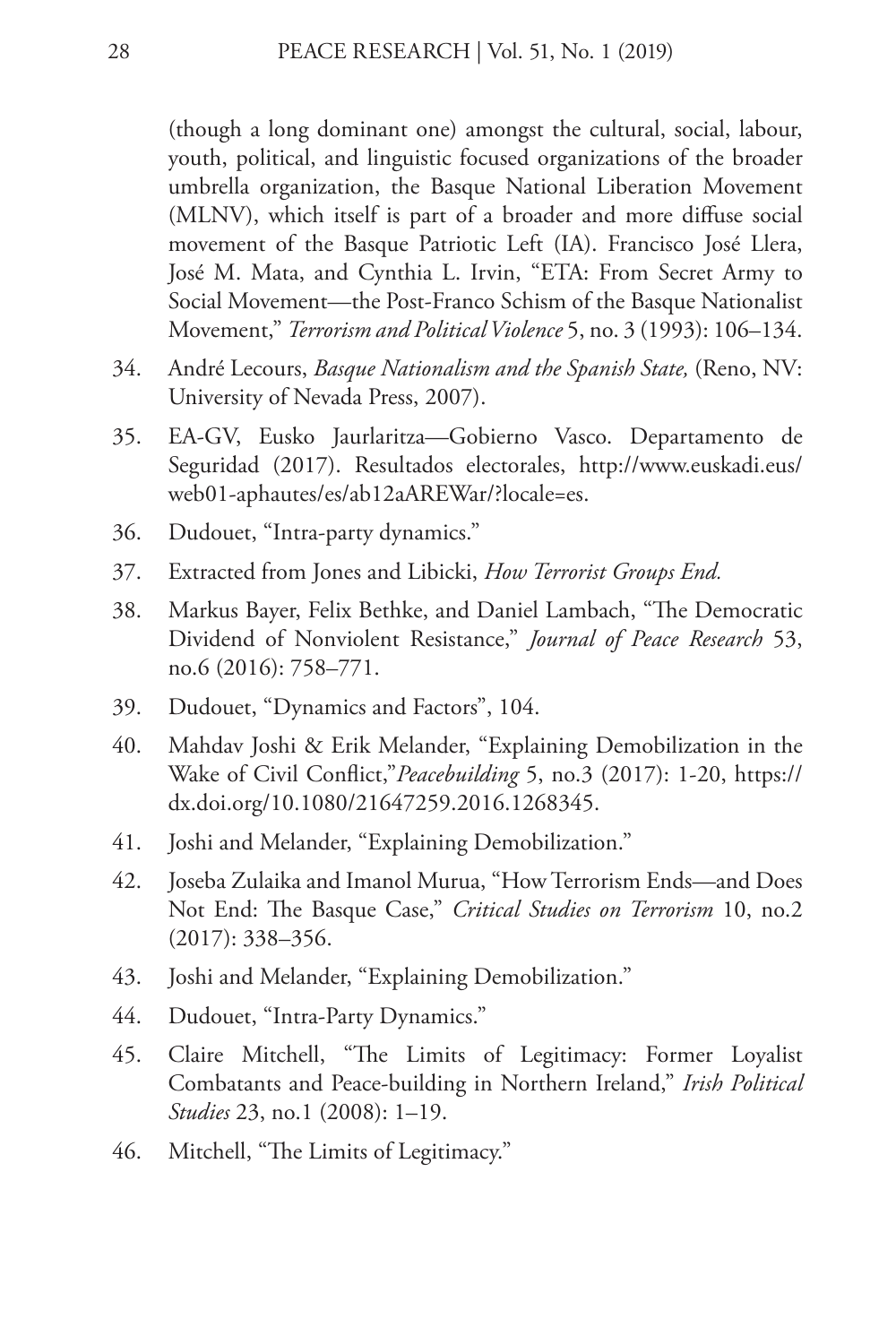- 47. Brian Gormally, "Conversion from War to Peace: Reintegration of Ex-prisoners in Northern Ireland," Paper 18 (Bonn, DE: Bonn International Centre for Conversion, 2001).
- 48. Zulaika and Murua, "How Terrorism Ends."
- 49. Mathew Longo and Ellen Lust, "The Case for Peace before Disarmament," *Survival 51*, no. 4 (2009): 127–148, https://dx.doi. org/10.1080/00396330903168873.
- 50. Longo and Lust, "The Case for Peace."
- 51. Longo and Lust, "The Case for Peace."
- 52. Jairo Munive and Finn Stepputat, "Rethinking Disarmament, Demobilization and Reintegration Programs." Stability, International *Journal of Security and Development 4*, no.1 (2015): 1–13, https:// dx.doi.org/10.5334/sta.go.
- 53. Dudouet, "Intra-Party Dynamics."
- 54. D.B Subedi, "Security Dimension of Post-Conflict Recovery: Nepal's Experience in Disarmament and Demobilization of People's Liberation Army Fighters," *International Journal of Politics, Cultures, and Society,* 28, no. 2 (June 2015): 143–159.
- 55. Teresa Whitfield, *Endgame for ETA*, (Oxford, UK: Oxford University Press, 2014).
- 56. Zulaika and Murua, "How Terrorism Ends."
- 57. Zulaika and Murua, "How Terrorism Ends," 340.
- 58. Imanol Murua, *Ending ETA's Armed Campaign: How and Why the Basque Armed Group Abandoned Violence,* (London, UK: Routledge, 2017).
- 59. Zulaika and Murua, "How Terrorism Ends," 341.
- 60. Crenshaw, "Why Violence is Rejected or Renounced."
- 61. Ross Frenett and Marie Smith, "IRA 2.0: Continuing the Long War—Analyzing the Factors behind Anti-GFA Violence." *Terrorism and Political Violence* 24, no. 3 (2012): 375–395, https://dx.doi.org/1 0.1080/09546553.2011.624862.
- 62. Zulaika and Murua, "How Terrorism Ends."